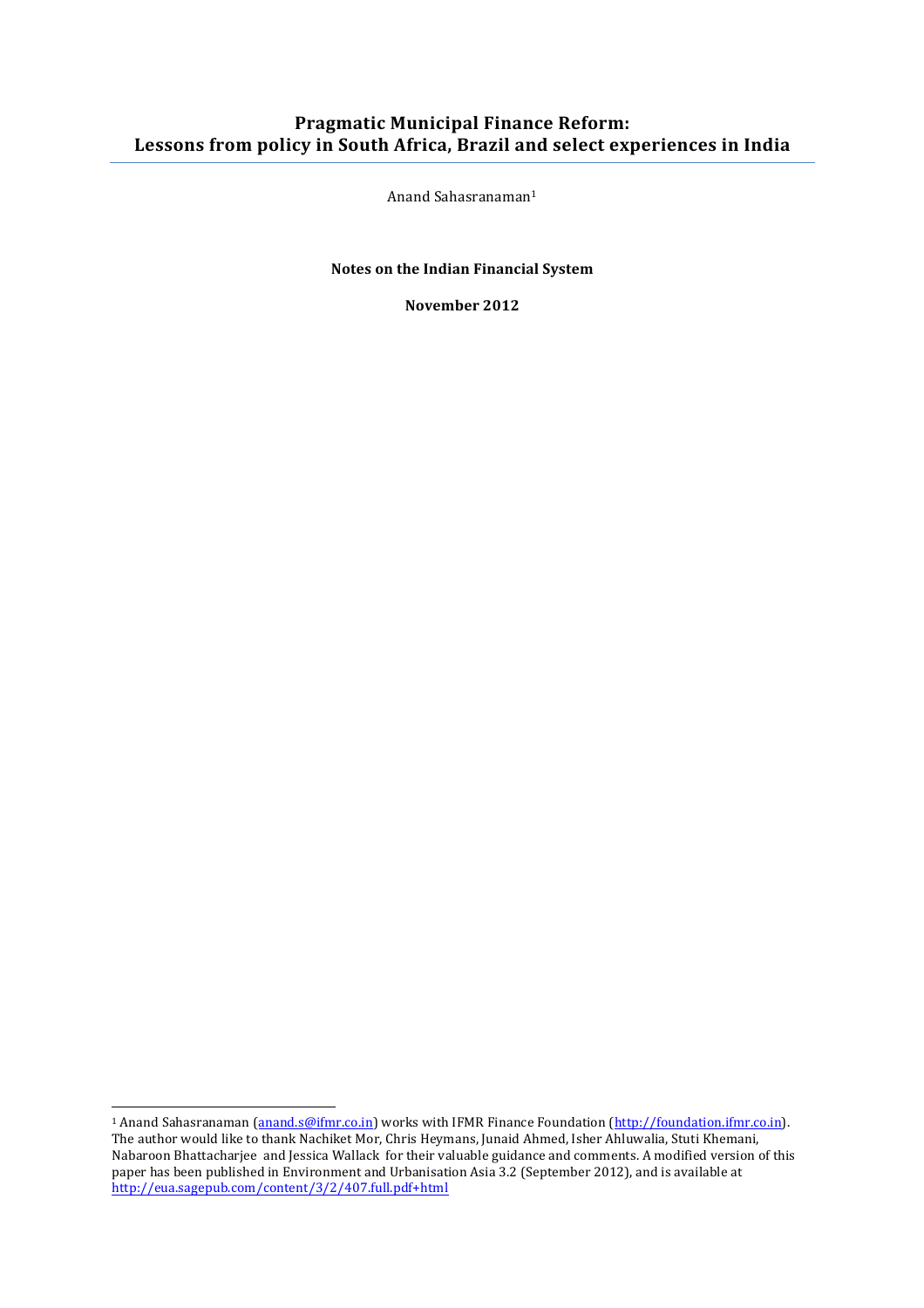Prior to 1993, local governments<sup>2</sup> in India did not have constitutional status and were subject to executive decisions of state governments. The 74<sup>th</sup> Constitutional Amendment Act (CAA) enacted in 1993 gave municipalities constitutional status and aimed to strengthen municipal governance. Municipalities were to be given greater responsibilities in the provision of basic infrastructure and social services and financial power was also to be devolved.

Now, seventeen years since the passage of this constitutional amendment, the promise held out by decentralisation has remained largely unrealised. In this context, the intention of this paper is to recommend specific policy initiatives for municipal governance reform in India. In drawing up these recommendations the paper analyses three broad sources, namely the policy environments for local government in post-Apartheid South Africa and post-democracy Brazil, and specific experiences in innovative local governance and financing from India, post-1993. South Africa and Brazil could be instructive case studies because they too, like India, are trying to address the issues of widespread poverty and inequality in a democratic framework. Additionally, they are widely recognised as having created innovations in the policy framework for local government and service delivery. The specific experiences from India also serve to highlight that it is realistically possible to deliver quality local governance and services effectively if certain policies are put in place.

The paper will, more specifically, be focused on the issues relating to the revenue generation capabilities and financing options of municipalities. The final recommendations look at pragmatic changes in aspects of property tax, debt finance, community involvement, mode of service delivery and incentives as the levers of improving local governance and service delivery.

The paper begins with an assessment of the Indian municipal environment post-1993 and compares the actual results of decentralisation to the expectations raised by the policy pronouncements in the 74<sup>th</sup> Constitutional Amendment Act. The next section discusses the South African experience and how some of their policies might have relevance in the Indian context. This is followed by a discussion of the Brazilian experience in local government and the specific features with relevance for India. Following this section, select Indian experiences in innovative municipal financing and governance are described, with the lessons these hold out for municipal reform. Finally, the paper looks to crystallise the learnings of earlier sections into specific points of pragmatic policy reform in India.

### **1. An Assessment of Indian local government: Desired and Actual results**

A municipal or local government is the layer of government that is closest to the people. The principles of fiscal equivalence<sup>3</sup> and correspondence<sup>4</sup> provide a strong rationale for decentralisation on the grounds of efficiency and accountability. Correspondingly, the principle of subsidiarity<sup>5</sup> makes the case for transfer of revenue generating powers to local governments so as to respond to their clients' needs and provide appropriate services. The literature on local government clearly indicates that local governments are in the best position to be able to communicate with and understand the needs of the community that they represent and that they be given the responsibility to provide basic social and infrastructure services to their constituents. The responsibilities and powers of local government need to be established in a welldefined policy and legislative framework which lays out clear guidelines on important issues such as minimum services and service levels to be provided by the local government, long term service delivery planning, taxes and fees at the discretion of the local government (with conditions on when the state government can step in, for example in extreme cases when a municipality sets distortionary rates), fund

<sup>&</sup>lt;sup>2</sup> The terms 'local government' and 'municipality' are used interchangeably in the paper

<sup>&</sup>lt;sup>3</sup> The principle of fiscal equivalence states that an overlap of the benefit area and political jurisdiction ensures the optimal provision of public services

<sup>&</sup>lt;sup>4</sup> The principle of correspondence states that the jurisdiction that determines the level of provision of a good should precisely include the individuals who consume that good

<sup>&</sup>lt;sup>5</sup> The principle of subsidiarity states that taxing and spending should be exercised by lower levels of government unless a convincing case can be made to the contrary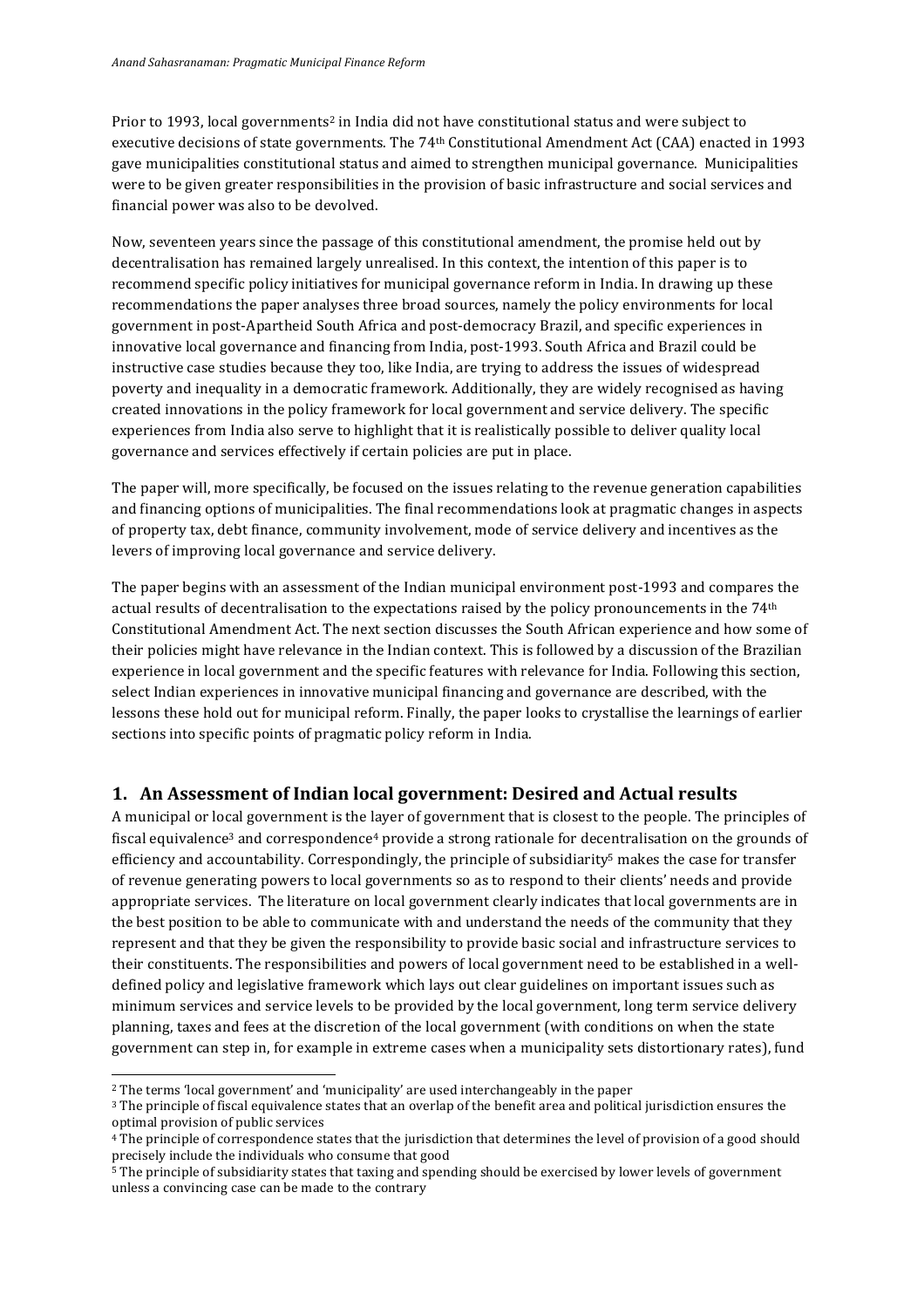transfers from central and state governments, raising funds from capital markets, budgeting and financial sustainability, and community involvement in the planning process.

In India, the 74<sup>th</sup> Constitutional Amendment Act (74 CAA) of 1992 was the critical piece of legislation that heralded a shift in governance and service delivery thinking by providing a constitutional basis for local governments and also indicating the specific services that local governments could deliver<sup>6</sup>. Guided by the 74 CAA, state governments modified their own municipal legislations to reflect the reality of decentralisation. Local governments were now required prepare long term plans for service delivery in consultation with the community through the creation of Wards Committees. In addition, metropolitan areas and districts were expected to constitute Metropolitan Planning Committees (MPCs) and District Planning Committees (DPCs) respectively, to prepare long term development plans. Among other provisions of the 74 CAA were adequate representation of women and weaker sections of society in local governments, regular conduct of municipal elections, and constitution of State Finance Commissions (SFC) every 5 years to make recommendations to the state government on funding municipalities. Although the 74 CAA provided a basis for state governments to amend their municipal legislations, the Indian experience in municipal governance has been a mixed bag. We will now look at some of the issues confronting local governance.

### **2.1 Decentralising responsibility and power**

One of the critical aspects that determine the success of decentralisation is the delegation of revenue generation powers to local governments along with devolution of functional responsibilities. Based on the twin considerations of economic efficiency<sup>7</sup> and equity<sup>8</sup>, appropriate taxing powers must be granted to municipalities. The power to levy user charges for services the municipality provides must again rest with the municipality. While it is important that local governments have the *independence* to decide on tax rates and user charges, this must be qualified with the caveat that this power is available to them "within limits". This is done to ensure that means that while the municipal government has the freedom to set rates it does so in a responsible manner and not abuse this power<sup>9</sup>.

Mohanty et al (2007) have found that although the functions and responsibilities of Urban Local Bodies (ULBs) have increased significantly since 1992, there is no proportional increase in their resource base. SFCs have been commissioned in most states to review the financial position of ULBs, recommend the principles governing distribution of shared taxes, determination of taxes and fees assigned to municipalities and determination of grants to municipalities. Based on their assessment, the SFCs have prepared recommendations that they have presented to the state governments. The state governments have wielded the power to approve, partially approve or reject these recommendations. The levers of financial power are still clearly in the hands of the state government.

## **2.2 Community participation**

 

In order to provide appropriate services, it is necessary that the municipal authorities engage the local community to establish the service requirements (need and urgency) and gauge the willingness of constituents to pay user charges. Once the community's needs have been taken on board, the municipality must use this as a basis to plan for the provision of services.

In his review of the impact of the 74 CAA, Mathur (2007) states that Wards Committees have been formed in only nine states in India with responsibilities that encompass drafting budgets and formulating development schemes to monitoring progress and maintaining civic services. In a few states the members

 $6$  The Twelfth Schedule of the 74 CAA provides a list of 18 functions such as urban planning, water supply, public health, fire services and slum improvement among others as functions that local governments are well positioned to deliver 

<sup>7</sup> Taxes that have a bearing on the internal common market should be assigned to the center

<sup>8</sup> Progressive redistributive taxes should be assigned to the center

<sup>&</sup>lt;sup>9</sup> Misuse could mean setting rates too high or too low due to political expediency which could lead to distortionary effects such as incentivising non payment, corruption or exclusion of low income households from service delivery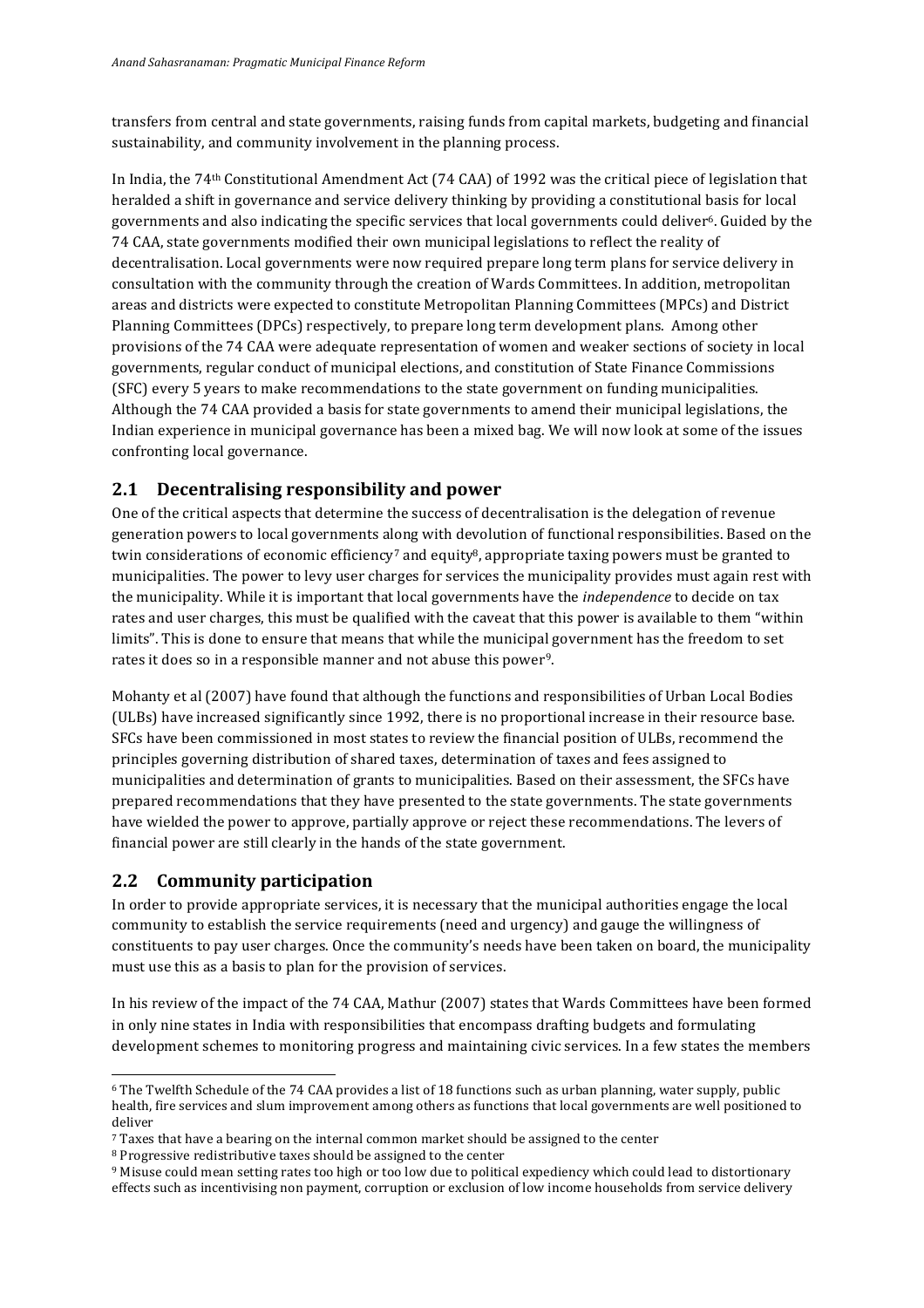of the committees include a wide swath of opinion too: NGOs, neighbourhood groups, people with specific expertise in agriculture, industry etc. However, the committees are essentially non-functional even in the few states they have been formed, and operate effectively only in two or three states. It is therefore clear that community participation in the development process is nowhere close to where it should be. This situation is, however, not surprising considering the fact that municipalities are not as empowered as they should be and therefore have little incentive to promote community participation in decision making.

# **2.3 Long -term planning**

The municipality must evolve a long-term holistic plan to provide for different types of infrastructure services that are required. This mandates that the planning process involve multiple stakeholders such as the water supply board, the electricity board and other entities involved in essential infrastructure service provision. What this will enable is a translation of the community's needs into specific projects and bring out the attendant financial implications. In addition, different stakeholders can coordinate as required for the effective and efficient implementation of projects.

All projects need to be subject to stringent financial evaluation and feasibility analysis. Since projects will require both capital and operational investments, infrastructure planning exercises will necessarily need to be long-term. Based on the assessment of financial liabilities of projects against current availability of funds and the ability of the municipality to raise funds in the future, the municipality can prioritise projects. The long-term nature of the plan also makes it incumbent on the municipality to plan for growth. This requires coming up with meaningful projections on population growth, income growth, industrial growth and what this means for service provision, service levels, and ability to pay.

The 74 CAA envisages long term planning for social and infrastructure services to be done at the local government level and then consolidated as master development plans at the district and metropolitan levels. Again, Mathur (2007) finds that the performance of these initiatives on the ground leaves much to be desired. While ten states had constituted DPCs, only Kerala was found to have active and functional DPCs. As far as MPCs are concerned, only Kolkata has even constituted one. However, as of now, it is not clear that this MPC plays an important role in municipal planning. The planning exercise, envisaged as being a critical component of long term development of regions, is found to be fundamentally wanting.

# **2.4 Property Taxes**

 

Property taxes form the most significant source of revenue to local governments. In order to implement a sound property tax regime, there must be a well defined valuation system based on the market value of land and developments. This ensures that the value of land is linked to economic growth of the area and therefore remains a source of buoyant revenue. In addition, it is essential that the properties be valued periodically, once in 3-5 years. The well defined valuation mechanism must be supplemented by good assessment and monitoring systems to ensure high collection efficiency. Often, municipalities do not have a database of properties that are required to pay property tax, thus allowing many properties to slip through the cracks. Implementing a Geographical Information System (GIS) can help in better assessment of properties in the city and bring property tax evaders back into the tax net. The municipality must therefore follow a sound valuation system mandated by the central government, build a comprehensive property database and set the property tax rate.

There is no unified property tax regime in India. As of now, most cities use the Annual Rental Value (ARV) system which bases the property tax on the annual rental value of the property. However, archaic rent control acts in most states lock the value of the property to unrealistically low values, leading to a suboptimal, low yielding property tax system. There has been some progress in reforming the system in recent years, with some states amending their rent control acts and cities moving to a quasi-market based Area Based system<sup>10</sup>. As a consequence of some states modifying their rent control acts, we find a wide

<sup>&</sup>lt;sup>10</sup> The Area Based system bases the value of the property on the location and usage characteristics of the property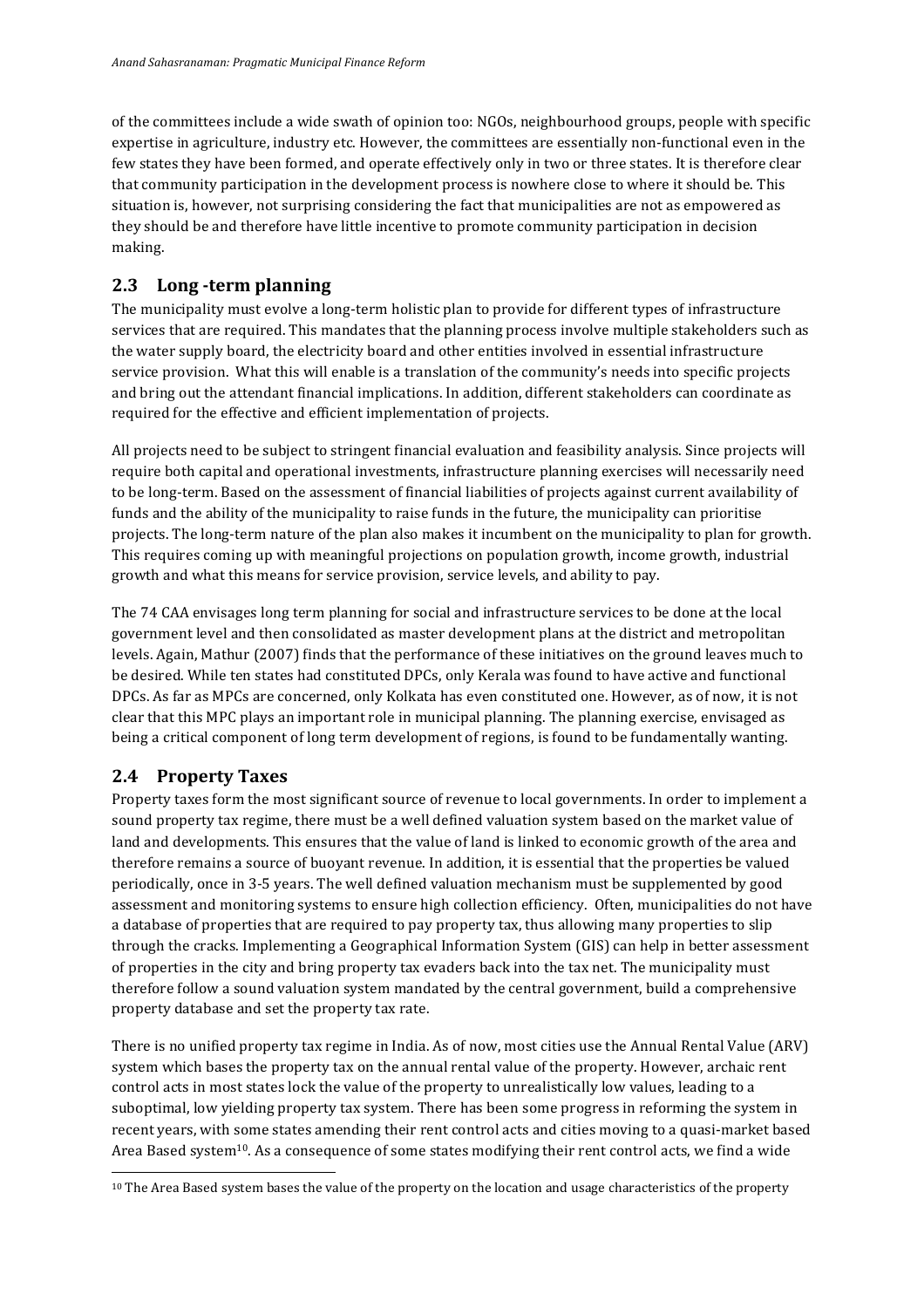range of property tax valuation methods in use today. In addition to the ARV system in use many cities across India, some cities such as Ahmadabad and Hyderabad use the Area Based system, while Mumbai uses a modified ARV system. The state of Karnataka moved from the ARV to an area based system and now to a Capital Value<sup>11</sup> system. Lall and Deichmann (2006) found that when Bangalore moved to an Area Based system from an ARV system, its revenues increased by 62%. The revenues were estimated to further increase by 33% when the Capital Value system was adopted.

As we saw earlier, the power to set property tax rates currently rests with state governments. Therefore, the only levers that cities have to improve their property tax base are monitoring and collections efficiency. In terms of monitoring, some cities have adopted GIS systems to map out the municipal area and therefore gain a better appreciation of the actual state of properties within their jurisdictions. Based on a pilot GIS implementation in Gorakhpur, Nandan (2003) estimated that the implementation of GIS to all of Gorakhpur would yield 20% hitherto un-assessed properties and a reassessment of 25% of current properties, leading to a substantial revenue fillip. The GIS exercise lead to a comprehensive database of properties and a more accurate assessment of property values. However, despite the benefits of a GIS system, very few ULBs in India use GIS for city mapping. This can be because of the fact that the state controls the levers of financial power, and therefore ULBs have no incentive to implement a system that will increase the tax burden of its constituents.

The facts, therefore, are that there is no consistency in property tax regimes across cities and states in India and that property tax yields are much lower than what they can be.

### **2.5 Intergovernmental Transfers**

Grants or transfers are yet another source of funds available to municipalities and are a key component to bridge the gap between funding requirements for projects and funds raised through taxes and user charges. For sound financial planning, it is imperative that the central and state governments ensure that this source of funds is predictable year after year and that the municipality gets a consolidated grant for a year as opposed to project by project grants.

In India, as per the 74 CAA, the first SFCs made recommendations to state governments on grants-in-aid to municipalities for the next five vears. This was expected to bring about clarity and certainty in annual inter-governmental grant transfers to local government and also meant to ensure that municipalities got a bulk of their funds in one transfer, rather than having to apply for project wise grants. However, the performance of the state governments in terms of actual transfer of funds has been less than encouraging. Some states have partially devolved the funds while others not at all. Yet other such as Kerala and Goa had not accepted the SFC recommendations on transfers because the states' resource base was itself strained. The expected benefits to municipalities, both in terms of certainty in fund transfer and consolidation of funds are not being realised, thereby putting any planning exercise of local governments in jeopardy.

## **2.6 Debt Capital Markets**

 

Yet another source of funds for the municipality is the debt capital markets. The bare minimums for a city contemplating a capital markets issue are a basic double entry accounting system, MIS capability to track projects, a financial position that allows for leverage, managerial capacity at the municipality and nature of projects to be undertaken. These factors form the basis for the credit rating process that assesses the underlying capacity of the local government to take on debt and to determine the probability of default of such debt. The higher the underlying strength of a municipality and the revenue generating capacity of the projects undertaken, the higher the rating of the debt issued. A higher rating indicates lower cost of debt to the municipality.

<sup>&</sup>lt;sup>11</sup> The Capital Value system bases the value of the property on the value of land and improvements on it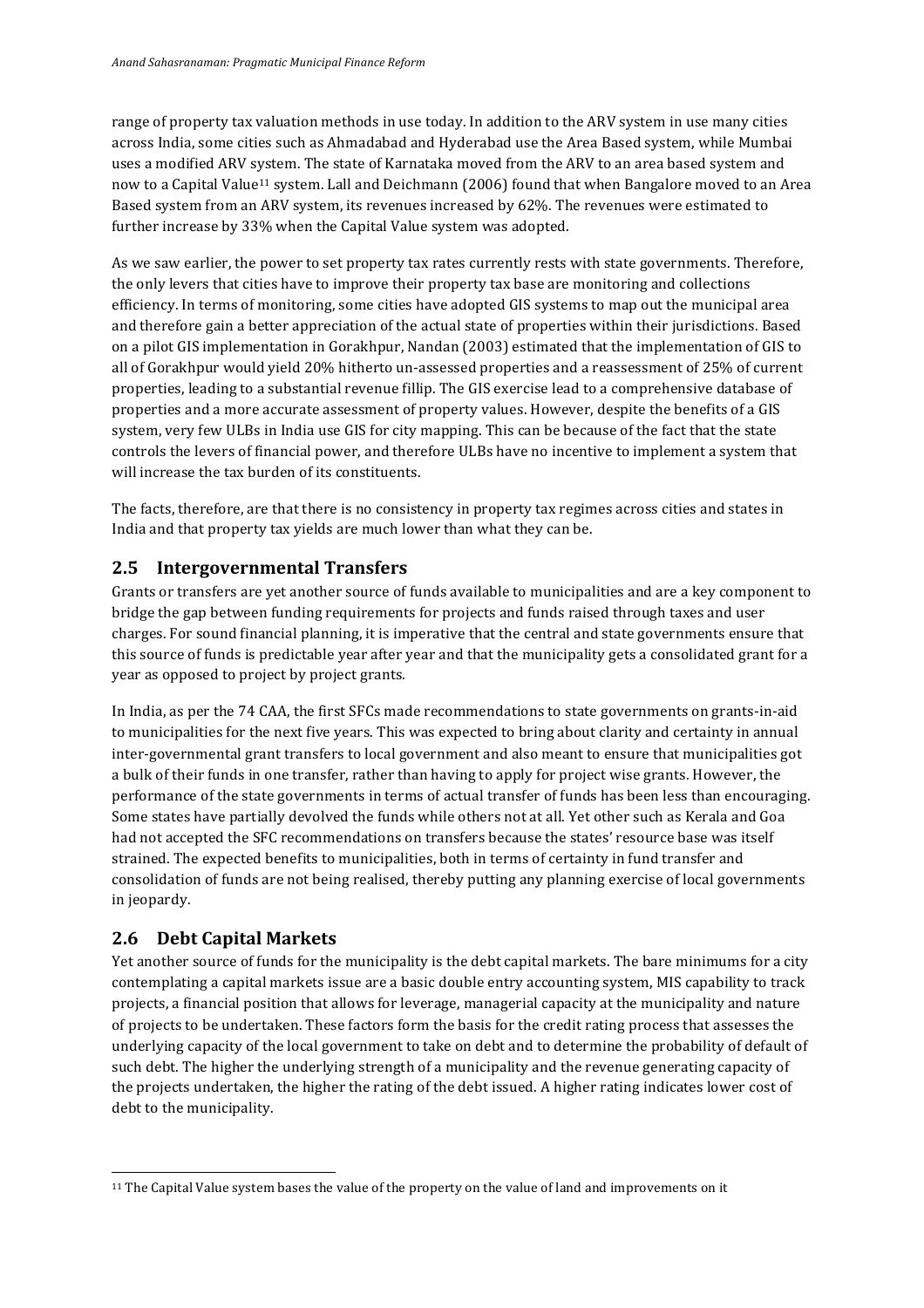Ideally, the state government should not explicitly or implicitly guarantee the debt raised by a municipality. It is essential that the creditworthiness of a municipality is out in the open so that it is incentivised to improve the state of its systems and capacities in order that it is accountable to its citizens and worthy of funding.

Indian municipalities have been accustomed to subsidised debt funding from Housing and Urban Development Corporation (HUDCO) for their debt needs. These have traditionally been backed by state guarantees. The 1998 bond issue by Ahmadabad Municipal Corporation (AMC) was the first municipal bond issue in India and it was not guaranteed by the state government. Since then there have been more than 10 bond issues by different municipal corporations and only two of them have been backed by the state government<sup>12</sup>. While this is a positive and encouraging trend, it must be noted that these bond issues have all been done by the stronger, richer cities. Smaller cities continue to remain untouched by the market. A Govt. of India/Water and Sanitation Program study (2008) found that the stronger and richer ULBs are trying to fund investments from their internal revenues, as they are reluctant to venture into the debt market. This reluctance is despite the fact that the investments required to fund municipal infrastructure in these cities are substantially higher than the internal revenues generated.

The major demand for debt is coming from those ULBs that are strapped for finances and have weak balance sheets. Considering that these ULBs have been completely dependent on central and state government grants, they have lacked any serious incentive to build internal capacities and systems that would enable them to become effective service providers and strong financeable entities. Therefore, they remain unlikely candidates to tap debt funding from the markets for the present.

Care must also be taken in the design of grant programs (such as  $\text{INURM}^{13}$ ) that the grant funding itself does not end up crowding out debt from capital markets.

### **2.7 Accounting and Tax systems**

Along with the growth in responsibility and revenue generating power of the municipality, it is important that it develops its IT systems base for accounting and tax assessment. The municipality must have a double entry accounting system in place that make it possible to assess its financial position at any point in time. External funders will look at this as a basic requirement and it will also be invaluable for proper financial planning. As previously stated, the municipality must have a database of all taxable properties in the region so as to maximise tax collection efficiency. This may require that, in addition to a GIS system, the municipal officers make a physical assessment of all properties in the region to build a comprehensive properties database. Such an assessment can be of huge value to the municipality's balance sheet. Automation of accounts, tax assessment & collections and user fees can also play a transformational role in improving municipal governance.

A consistent problem across municipalities in India is the availability and quality of data. It is almost impossible to get reliable data on municipal finances, and therefore very difficult to get a sense of the real financial situation of municipalities. Most municipalities do not even have double entry accounting and records of properties in the area. Planned use of Information Technology can have an important role to play in municipal management. Implementation of GIS maps with information on above-ground and underground layouts of a municipality can be very useful for provision, maintenance and repair of infrastructure services. The Greater Hyderabad Municipal Corporation has digitised  $250 \text{ km}^2$  of its metropolitan area and this map is beginning to be used by the water supply, electricity, police, census and slum development authorities. Already, the city has seen improvement of 50% or more in the property tax collections in areas where the GIS mapping has been backed up by a physical survey. The use of

<u> 1989 - Jan Samuel Barbara, margaret e</u>

<sup>&</sup>lt;sup>12</sup> Bangalore Municipal Corporation and Indore Municipal Corporation were guaranteed by the respective state governments

<sup>&</sup>lt;sup>13</sup> Jawaharlal Nehru National Urban Renewal Mission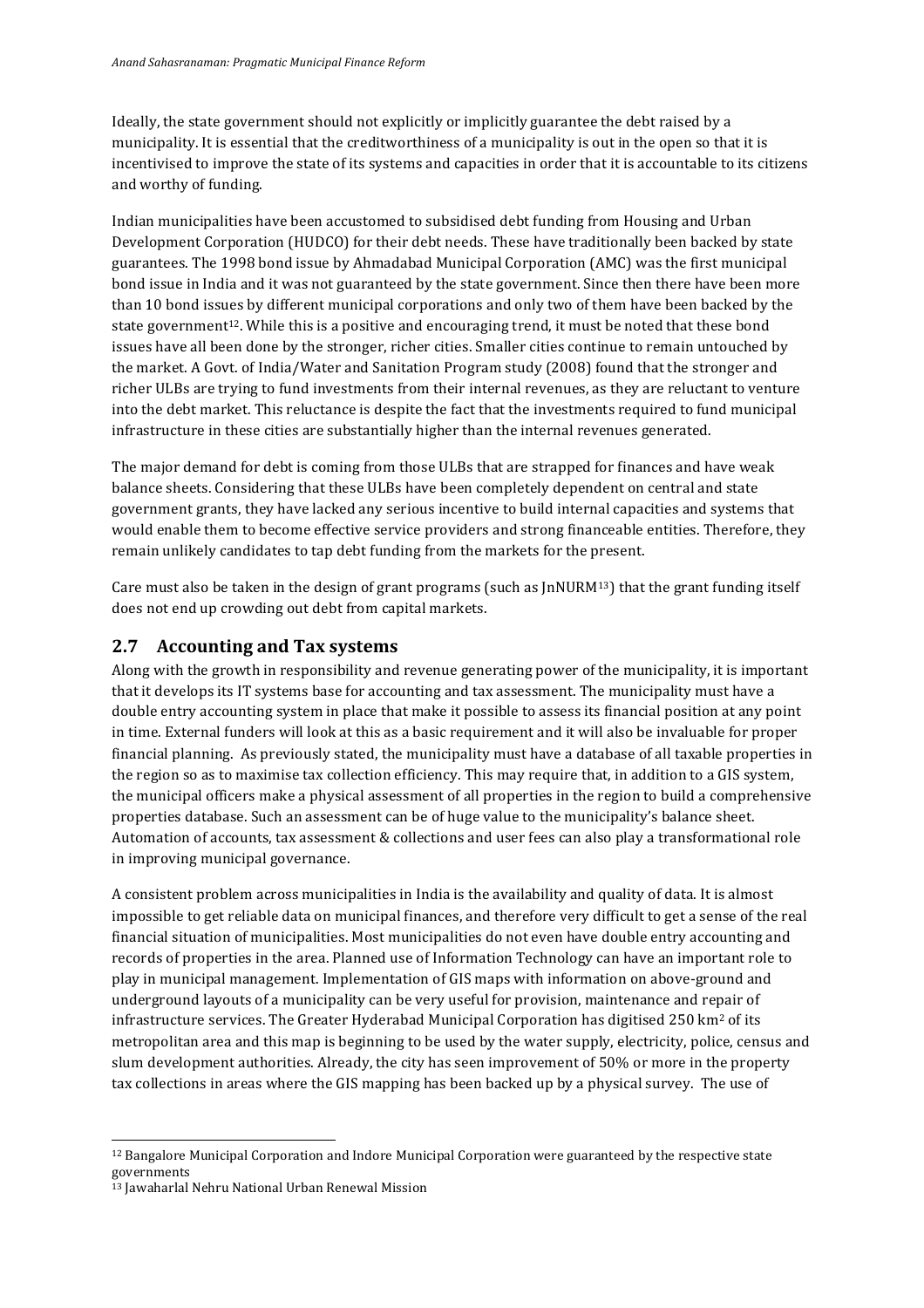accounting and tax systems, and property databases as aids in municipal governance must be actively encouraged in India.

## **3 South African municipal scenario**

Up until 1994 South Africa was under the 'apartheid' regime, a system of racial and economic segregation that created one of the most unequal countries in the world<sup>14</sup>. When the democratically elected government came to power in 1995, South Africa adopted a new constitution and also set about creating the legislative and policy environment to construct the new structures of governance.

South Africa is a 'unitary' state<sup>15</sup> and has 3 'spheres' of government now: national, provincial and local<sup>16</sup>. As per the Constitution of the Republic of South Africa (1996), local government is required to ensure that all households have access to at least basic services. The local government is responsible for provision of services such as water, sanitation, electricity, sewerage, solid waste and roads. Its revenue sources include property taxes, user charges and an 'equitable share' of national revenue, grants.

The White paper on local government (1998) was the basis for reform of municipal system in South Africa. It laid down the principle of 'developmental' local government and elaborated on municipal finances and service delivery, most importantly the financial sustainability of local government and the criticality of user charges.

# **3.1 Municipal planning in South Africa**

As per the Municipal Systems Act (2000) each local government is statutorily required to prepare a holistic development plan, which is a long term  $(8-10 \text{ year})$  plan for provision of social and infrastructure services to the municipality. The result of such planning is to develop, implement, operate and maintain basic infrastructure projects based on an assessment of current socioeconomic parameters, customer categories, service provision profiles and the financial situation of the municipality and projected changes to these factors over the plan timeframe. The plan must be backed by a sound financial strategy that is practical, affordable and politically saleable.

Financial planning is a critical part of the integrated development plan as the municipality's proposed infrastructure program must be supported by a sustainable financing structure. To this end, the Municipal Finance Services Model (MFSM) which is a financial model that can be used by municipalities to carry out the analysis related to their infrastructure investment plans and assesses the viability of their infrastructure program. However, there has also been realisation that the MSFM could only be one part of a support program for infrastructure investment planning that also includes capacity building and stakeholder engagement.

The Municipal Systems Act (2000) envisages the participation of the community as an equal partner in local government. The act requires participatory and transparent budget practices, participatory decision making in pursuing municipal service partnerships and a public process of policy development in setting municipal tax rates and tariffs. A very crucial facet of this act is that with its passage into law, central government policy cannot force a municipality to implement policies outside the requirements of the act.

<sup>&</sup>lt;sup>14</sup> Gini coefficient of 0.68 in 1991. This has marginally come down to 0.65 in 2005 as per the CIA Factbook. In comparison, India's Gini coefficient for 2004 was 0.368 and Brazil's for 2005 was 0.567

<sup>&</sup>lt;sup>15</sup> A unitary state is a sovereign state governed as one single unit in which the central government is supreme and any administrative divisions (states, municipalities) exercise only powers that the central government chooses to delegate

<sup>&</sup>lt;sup>16</sup> Equivalent to Central, State and Local government in India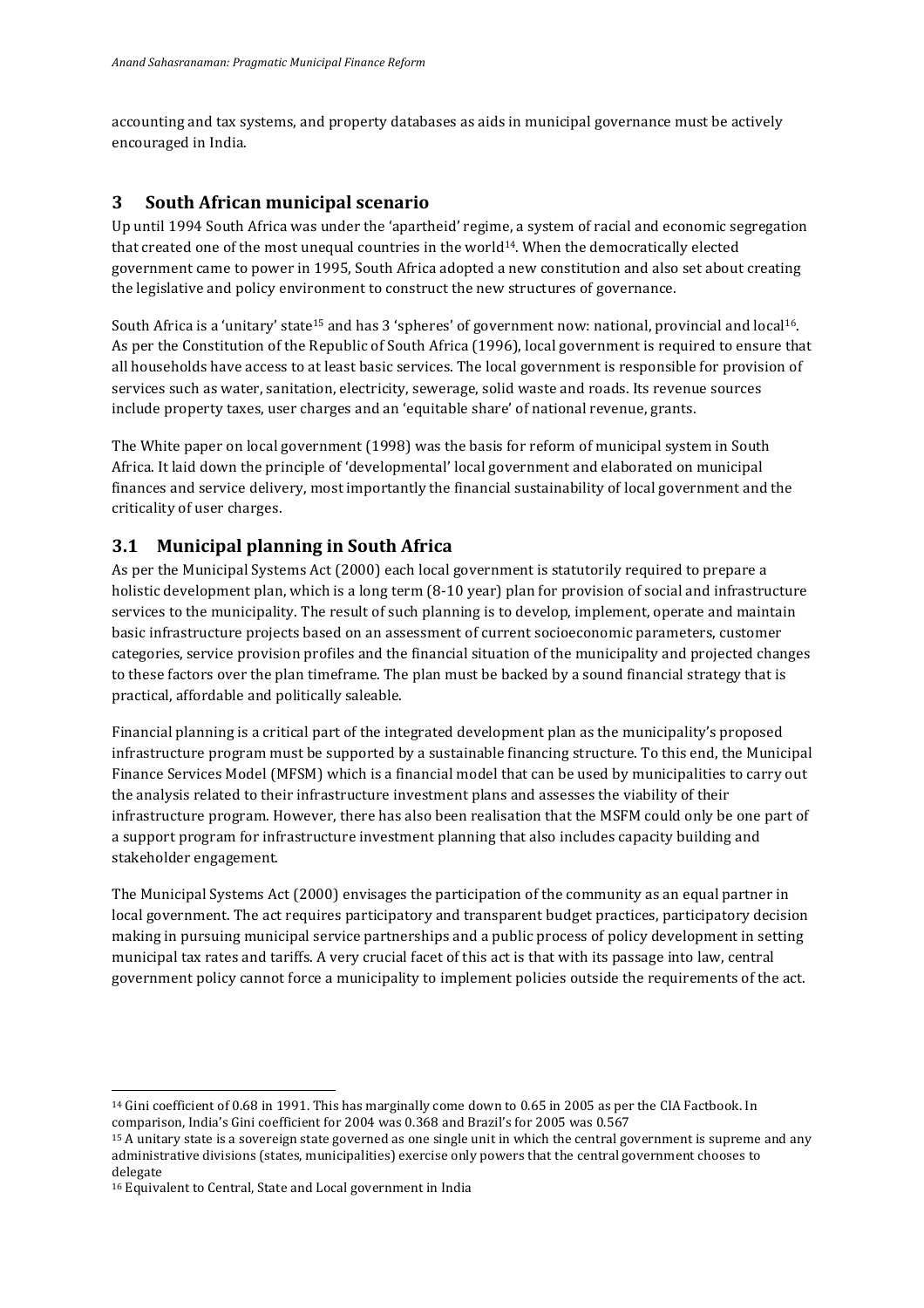# **3.2 South African policy and relevance for India**

#### **3.2.1 Property Tax reform**

Property taxes and user charges are the municipality's own sources of revenue and recognising the importance of a uniform property taxes regime in keeping municipal revenues buoyant, South Africa passed the Municipal Property Rates Act in 2004. This act has reformed many aspects of the property tax environment in South Africa. Firstly, it allows municipalities to set their own tax rates and requires them to conduct an annual review of the rates policy. The act has specified that valuations of property must be based on market value and done once every five years. It has also broadened the tax base by removing many exemptions and applying the tax to previously untaxed areas. While the municipality can set its tax rates, the Act does not give it unfettered power in doing so. The act stipulates "constitutionally impermissible rates", which it describes as rates that would unreasonably prejudice national economic policies, economic activities across the municipality's boundaries or the national movement of capital labour, goods and services. There is also a provision that there can be limitations placed on the ratio between rates on different categories of property. These restrictions have been put in to ensure that tax rates are not increased or decreased beyond reason and that some amount of equity is achieved.

We had discussed earlier the haphazard nature of the Indian property tax regime: lack of a uniform valuation methodology, number of exemptions available and lack of rate setting powers of municipalities. The Property Rates Act of South Africa addresses these issues and creates a national framework for the evaluation of properties and elaborates the guidelines within which municipalities have the discretion to set their rates, thus ensuring them flexibility for their revenue generation efforts, but at the same time guarding against unfettered use of the right to tax.

### **3.2.2 Definition of Minimum Service Levels**

In South Africa, under the Free Basic Services policy, water supply, electricity, sanitation and waste removal services of a certain minimal quality and quantity are to be provided by local governments to all households free of cost. A minimum level of service is also explicitly defined. For example, under this policy, the Department for Water Affairs and Forestry (DWAF) stipulates that all households must have access to 6000 litres of clean water per month for formal connections or 25 litres of potable water per person per day within 200 m from dwelling, with atleast 98% reliability and a minimum flow rate of 10 l/min. As far as electricity is concerned, each household should have access to 50 kwH of electricity per month, which is the amount of energy necessary for a month of basic lighting, small black and white TV, small radio, basic ironing and basic water boiling through an electric kettle. The funding for minimum basic services is a part of the unconditional grant from the central government to municipalities.

One of the key challenges for India is to implement minimum standards of basic services such as water supply and sanitation, sewerage and solid waste management across all ULBs. While what the basic minimum standards for each of these services should be is open for debate, the fact that there needs to be transparent minimum standards is not. Equally important is the fact that, unlike South Africa, the minimum service standards must be tied to conditional grant funding programs such as the JnNURM. Such grant funding programs should incentivise attainment of minimum service standards across urban centres by using the performance of ULBs on delivery of minimum levels of service as a critical criterion in formulating transfers.

#### **3.2.3 Corporatisation for efficient service delivery**

Municipalities have responsibilities for service provision, but it is not essential that they need to be the service providers. This distinction is very useful in that it is the basis for cities to explore more effective and efficient ways to deliver services.

Corporatisation refers to the separation of service delivery from policy and regulation, with the objective of providing for greater accountability and countering overt political interference in the day-to-day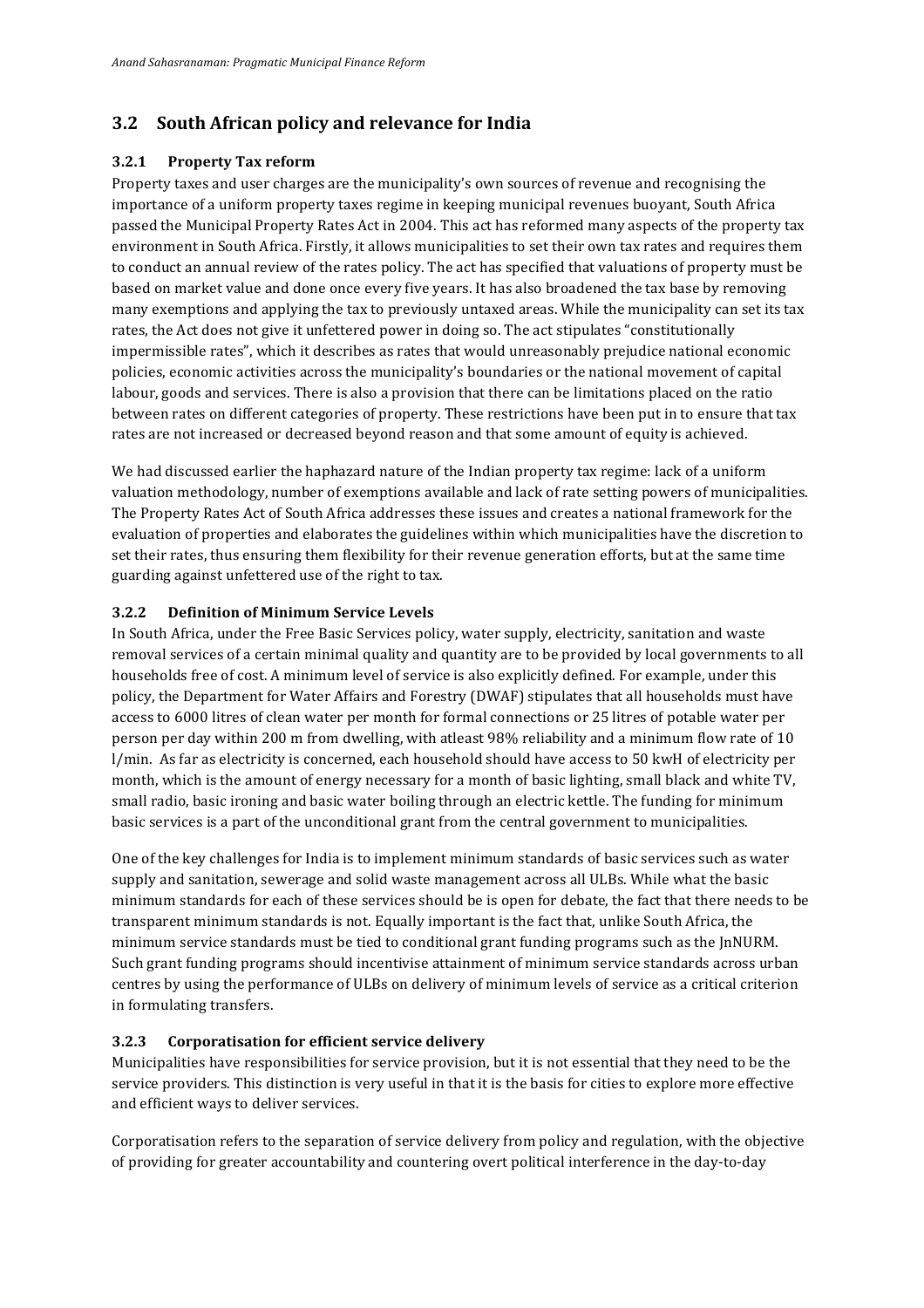provision of services. The underlying philosophy envisages a shift from political interference to political oversight.

Service units which are corporatized will have their budgets separated or 'ring-fenced' from the rest of the municipal budget. They will be managed as operationally autonomous units. Corporatisation allows the municipality to set policy and service standards and hold the entity to account against those standards. Reporting requirements and accountability mechanisms must be clearly defined by the municipality. It also offers greater autonomy and flexibility to the management of the corporatized entity to introduce commercial management practices to the delivery system.

Johannesburg Water (JW) was formed in 2002, a result of the iGoli 2002 transformation plan of the former Greater Johannesburg Metropolitan Council to turn around the city's financial situation after bankruptcy in 2001-02. The iGoli 2002 plan required the government to sell non-core assets, restructure certain utilities, and required that all others become self-sufficient. JW was structured as a corporate entity, wholly owned by the City of Johannesburg, and was mandated the responsibility of providing water and sanitation to the three million residents of the City of Johannesburg, supplying some 650,000 domestic, commercial and industrial customers. In the subsequent years it has undertaken major projects to reduce unaccounted for water by repairing and upgrading networks throughout Johannesburg and installing prepaid meters to ensure more efficient use of water. IW has carried out these capital works in addition to its regular operations and maintenance of the city's water infrastructure. The important thing to note is that while JW has been able to provide affordable, clean water to the residents of Johannesburg as per the mandate from the City of Johannesburg, it also remains a financially sustainable entity.

Corporatisation may be particularly appropriate for municipalities with large areas of jurisdiction and large populations in India. However, smaller cities can pool together to form create regional corporatised entities, in order to capture the economies of scale that larger cities have. The state government can play a facilitating role in helping set up such regional entities.

Cities (or groups of cities/towns) can certainly benefit from corporatised entities owned by the city (or jointly by a group of cities) that provide services mandated by the city and yet retain their management focus and autonomy, resulting in high quality and uninterrupted service delivery. The corporatised entity can be compensated by the city for the services it provides and any cross-subsidisation or free provision of service is borne by the city's balance sheet. The hard constraint for the city is the balancing of its own balance sheet. It is also important that the management of the corporatised entity be given contracts with appropriate incentives for achieving desired levels of service delivery.

### **3.2.4** Market development participant for debt capital access

The South African government stopped providing guarantees for municipal debt which forced lenders to actually analyse the municipalities and get a sense of the actual credit risk involved. Subsequent to this move, activity in the municipal debt market ceased. Now, the Municipal Finance Management Act (2003) shapes and directs the basis for municipal borrowing. There are two important players in the municipal debt market: Development Bank of Southern Africa (DBSA) which, as Savage (2007) notes, has moved away from being primarily a lender to the larger municipalities to supporting market development through lending to smaller municipalities and introducing new financial instruments (such as partial credit guarantees); and the Infrastructure Finance Corporation (INCA), a private sector player formed at the behest of the South African government, which has become a source of funding to many municipalities by swapping the municipal investment portfolios of insurance companies and pension funds for INCA bonds. 

In the Indian context, we looked at the specialised lender HUDCO which provides cities with access to subsidised debt on the back of state government guarantees. Instead of subsidising debt, HUDCO could become a market maker in municipal bonds, providing guarantees or investing in lower rated municipal debt, while private investors can invest in the higher rated portion. On the one hand, this would expose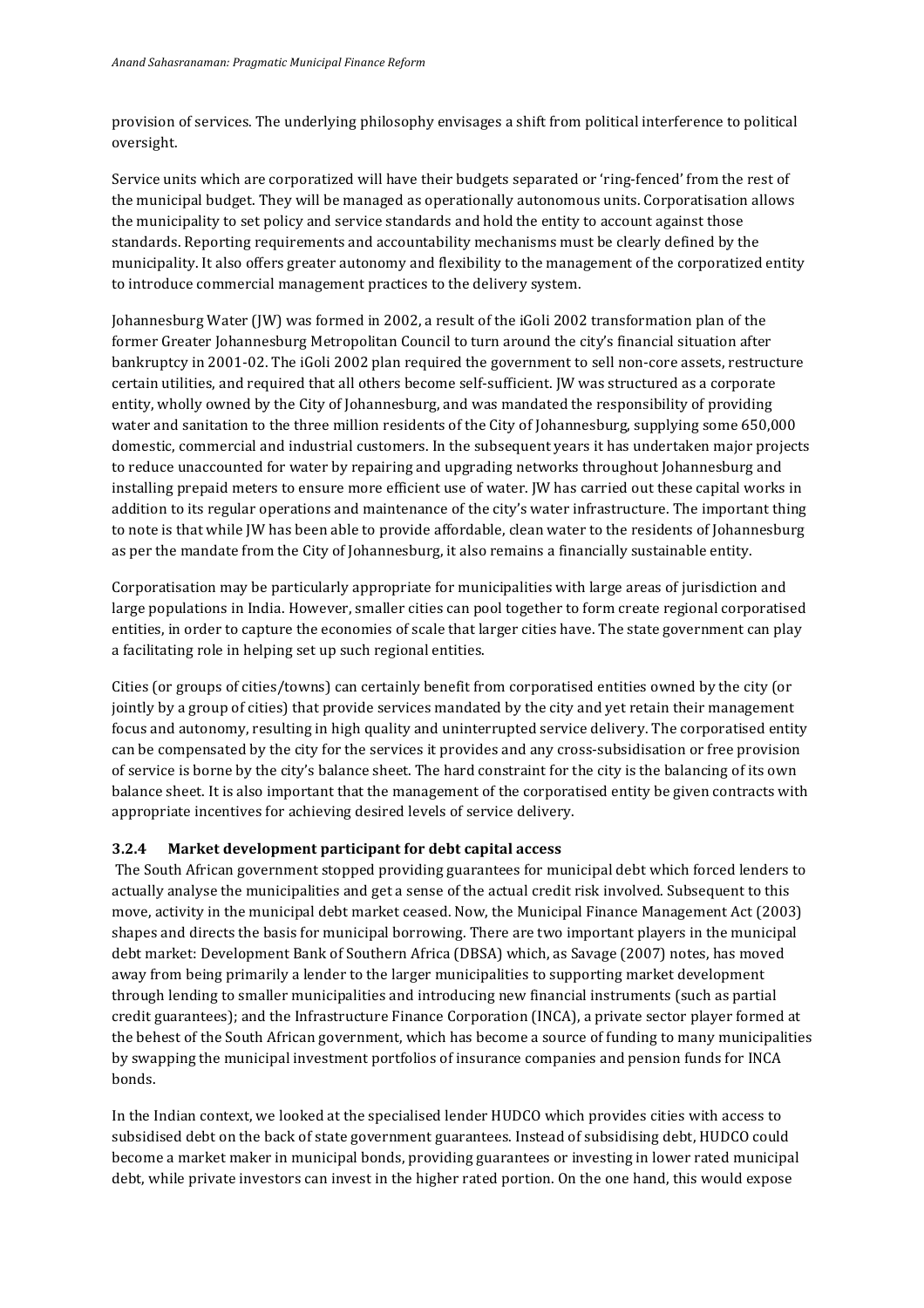the municipalities' true creditworthiness to the market, thus providing for transparency and incentivising municipalities to address their governance and service delivery issues. And on the other, because of HUDCO's market making role, it can still attract private funds into investing in credit enhanced municipal debt, allowing lower rated municipalities to access the debt market. Therefore, as a market maker, HUDCO would be able to leverage its funds, using its capital sparsely in the higher risk portion of the capital structure and inviting private debt to fund the highly rated part of the capital structure. This leverage achieved through the efficient usage of HUDCO's funds could help in bringing in much more debt into financing municipal infrastructure than if HUDCO looked at funding the entire capital structure by itself.

### **3.2.5** Disincentives for financial misconduct by municipal officers

The Municipal Finance Management Act (2003) in South Africa stipulates punitive disincentives for financial mismanagement by municipal managers. It explicitly states that municipal officials found guilty of financial misconduct will face criminal proceedings and could spend up to five years in prison.

Just because the term of a local government is only five years, municipal officials should not set their horizons only for that period. The decisions made by each successive local government will have repercussions well beyond their tenure. In this situation, it is essential that all funds in the municipality's control be spent only as documented in the development plans, which are prepared after due consultation with multiple constituents. One way to ensure this compliance to the approved plan would be the threat of criminal proceedings against municipal officials for any financial impropriety. This would act as a strong deterrent to any financial misconduct. However, this will have to be backed up by strong community involvement that holds the municipal officials accountable. This pressure from both the legal side and the community could have a positive effect on the financial management and performance of municipalities

#### **3.2.6** Incentivise cities to compete on service provision

Once the minimum service level has been established in a city, it must be incentivised through a reward based system to provide higher level services, while not compromising on fiscal discipline. One such incentive for performance can be competition between cities on better quality and level of services. This can be done through a formal benchmarking exercise carried out annually, where the service provision status of different cities is compared. In South Africa, this has resulted in a situation where cities such as Iohannesburg and Durban compete with each other on the quality of their services. Cities managed under a system of true decentralised governance, backed up by an environment that incentivises fiscal discipline have the potential to become self-financing.

In India, the challenge is to make cities compete in the provision of basic levels of service, as even these are lacking in large parts of our cities. Ratings of cities by a government sanctioned institution on the basis of service provision parameters can be a tool to drive cities towards achievement of service delivery parameters and doing so would also mean increased access to commercial finance and strong balance sheets.

### **4 Brazilian municipal scenario**

<u> 1989 - Jan Samuel Barbara, margaret e</u>

In 1987, Brazil made the transition from 20 years of military dictatorship to a federal<sup>17</sup> democracy. The social force behind dismantling of the dictatorial regime was provided by localised community movements in different regions of Brazil and after the change to a democratic regime, it was the leaders emerging out of these local movements who were influential in the design of the new constitution. One of

<sup>&</sup>lt;sup>17</sup> The Brazilian constitution defines the 'federation' as the sum of three tiers: the central government, the state governments and local governments. The constitution entrenches the nature of states and municipalities and this cannot be altered by a unilateral decision of the central government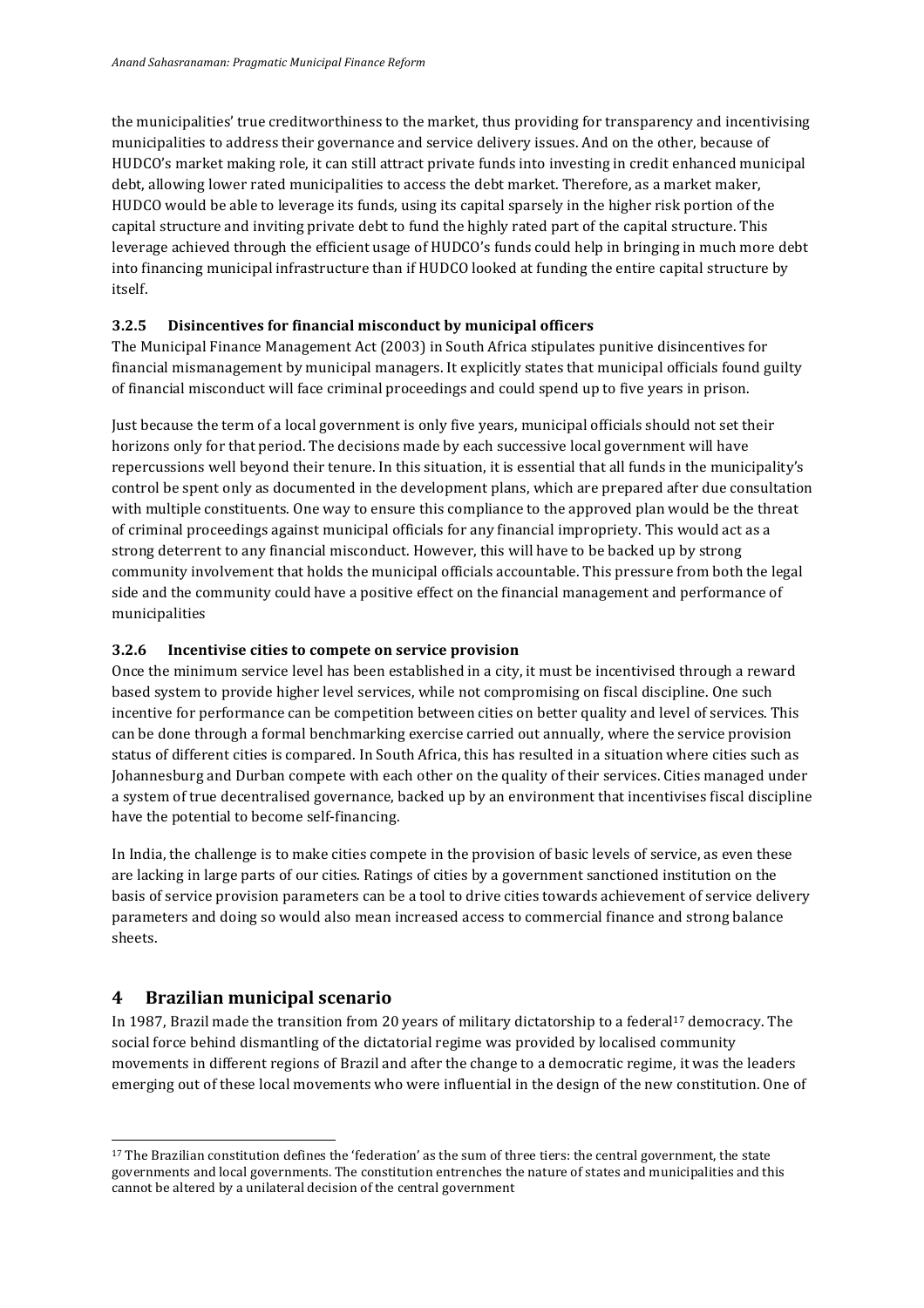the top priorities of the National Constituent Assembly was to strengthen the federation, which had been subject to a long process of political and fiscal centralisation under the military.

The landmark 1988 constitution gave a strong push to the agenda of decentralisation by promoting the decentralisation of revenues and fiscal autonomy of local governments. Taxes were devolved to state and local government and revenue transfers (from centre to state as well as state to municipalities) were clearly defined and mandated. Education and health care were to be the most important functions of local governments. However, in practice, the devolution of finances was not coupled with a clear devolution of responsibility. For example, multiple tiers of government continued to be involved in the provision of education and health services, but the role of each tier remained unclear. This led to confused and chaotic service delivery. The central government took on most of the expenditures incurred and the spending program of municipalities went unchecked, leading to a lack of accountability.

The financial crisis in the early 1990s, when inflation soared and municipalities found themselves unable to repay their debt, provided the setting for putting right the imbalance created by the devolution of powers without clear responsibilities. Using this opportunity, the central government pushed through a process of fiscal reform, holding local governments accountable for their revenue transfers. This resulted in much better outcomes in local government service delivery. For example, in education and health, the service delivery by local governments showed a marked improvement once their funding was tied to achievement of service levels. Under the 'Funds for Maintenance and Development of Primary Education and Valorization of Professorship' (FUNDEF) education program, there was a clear demarcation of roles, with local governments responsible for the provision of primary education and state governments responsible for secondary education. It also required local governments to spend 15% of their budget on primary education. Expenditure is thus clearly tied to specific service delivery. Mora and Varsano (2001) indicate that under the FUNDEF program enrolment in primary schools increased by 8% from 1996 to 2000, enrolment in municipal schools went up from 33.3% of total enrolment to 47%, and that the number of teachers and their qualification increased. Wilson (2006) points out that the health program, 'Sistema Unico de Saude' (SUS), tied transfers from central government with health services provided by local governments. The program advocated a preventive care approach, with broad federal guidelines but with policies and priorities defined by local government. Luna (2008) indicates that the SUS program was able to increase coverage against influenza from 73% in 2000 to 87% in 2007, increase vaccine coverage for measles to 100% and reduce infant mortality by 50%.

The Fiscal Responsibility Law passed in 2000, aimed at creating greater stability, sustainability and transparency in municipal financing, was the next step in the Brazilian decentralisation program. The important tenets of the law included limitations on payroll expenditures and ability of the central government to block automatic transfers if a state spent itself into a deficit. What this essentially did was to impose a hard budget constraint on municipalities, something that was missing in Brazil before.

## **4.1 Brazilian policy and relevance for India**

### **4.1.1 Participatory Budgets**

The 1988 constitution recognised the historical importance of community activism and grassroots movements in Brazil, and provided mechanisms for citizen participation in decisions and oversight of local public matters. These mechanisms were designed to link civil society to formal political structures.

The Participatory Budget (PB) is a process of consultation and debate between citizens, civil society groups (labour unions, community organisations), technocrats and local government officials to decide on the priorities, plans and actions that need to be undertaken by local government to improve infrastructure and service delivery. This then drives specific decisions on investment and expenditure. There are different levels of meetings with the involvement of different stakeholders, and the process is designed in a way that tries to ensure that while the voice of the people is heard clearly, at the same time the process does not become too unwieldy. PBs in Brazil are credited with paving the way for democratic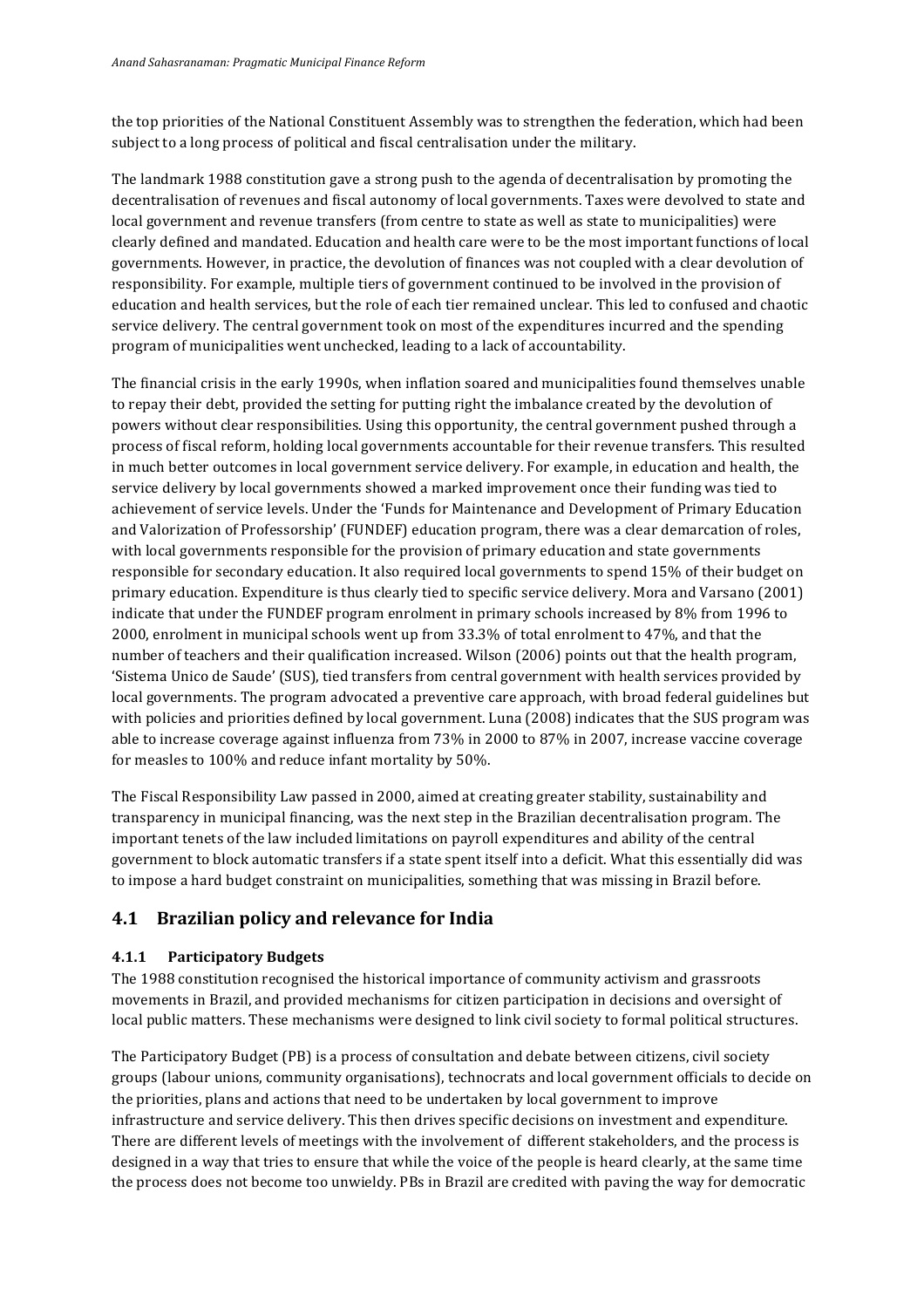and transparent administration of resources and are also seen as being instrumental in curbing corruption and misappropriation of public funds. A UN-Habitat study estimated that within 10 years of its inception, PBs had cleared investments of more than USD 700 million for urban infrastructure and service delivery. As of 2004, PBs were being practiced in close to 300 municipalities in Brazil.

The experience of Porto Alegre is instructive of the power of PBs as a tool to promote better governance. Porto Alegre is the capital of the southern state of Rio Grande do Sul and has a population of 1.4 million as of 2008. This was the first city in Brazil to experiment with the concept of PBs. It was a city of extremes of wealth, with a third of its population living in slums without access to water, sanitation and medical facilities. In 1989, the city started with the PB process to ensure that growth was inclusive and that the marginalized had a voice in the development process. As a result of this collaborative development process, the poor were able to influence decisions related to provision of public infrastructure and basic delivery of services. The impact of PBs can be seen in the improved urban infrastructure and service delivery statistics of Porto Alegre. A World Bank case study indicates that coverage of water supply and sewerage connections went up from 75% in 1988 to 98% in 1997, number of schools quadrupled with enrolments doubling, and health and education budgets increased from 13% to 40%. The enhanced inclusive nature of decision making can also be judged from the increased participation of citizens, up from a mere 1000 in 1990 to about 40,000 at the end of the millennium. Participation included substantial representation from low-income groups. The PB forced transparency and accountability from the municipality and made public spending much more efficient and effective.

In India, the 74<sup>th</sup> CAA mandates the creation of Area Sabhas, Wards Committees etc. with the intention of increasing public participation in the decision making process, but as discussed earlier these are for the most part not functional. The example of PBs is Brazil stands to highlight the quality and magnitude of local change that can be brought about by the involvement of citizens and communities. Such mechanisms of participation become especially critical in the case of low-income groups who will otherwise remain at the fringes of the development process.

### **4.1.2 Property Taxes**

Municipalities in Brazil use the Capital Value method to assess the value of all land and buildings in urban areas. The tax is administered by each municipality and all municipalities enjoy the freedom to set the tax rate and collect the tax. Afonso and Araujo (2006) indicate that property tax rates in Brazilian municipalities vary between 0.2% and 1.5%. Municipalities have been in the process of updating their property tax databases with unaudited properties and also valuing them based on cost of land and improvements. Property valuations are adjusted each year for inflation. Property taxes and tax on services constitute the bulk of the municipality's own source revenues, about 60% (which works to about 17% of total revenues).

As discussed earlier, there is no consistent property tax system in municipalities across India. This had led to a situation where property taxes, to a large extent, remain an ineffective source of revenue to municipalities. Like South Africa, Brazil has put in place a consistent property tax regime across municipalities while, at the same time, allowing for municipal autonomy in the administration of the tax.

### **4.1.3 Mandatory Inter-governmental Transfers and Shared Taxes**

Brazil has a well defined system to mandatory transfers and shared taxes from the federal and state governments to local governments. The system is formula-driven and therefore provides for a predictable and periodic flow of resources to local government, thus making it conducive for long-term local planning.

a) The Federal Equalisation Transfer: The 'Federal Equalisation Transfer' was created to compensate for differences in development and population among municipalities. It is designed such that larger per capita transfers are made to smaller and poorer municipalities. The equalisation transfer is made from the Municipal Participation Fund, which is created out of 22.5% of the federal government collection of income tax and industrial products tax.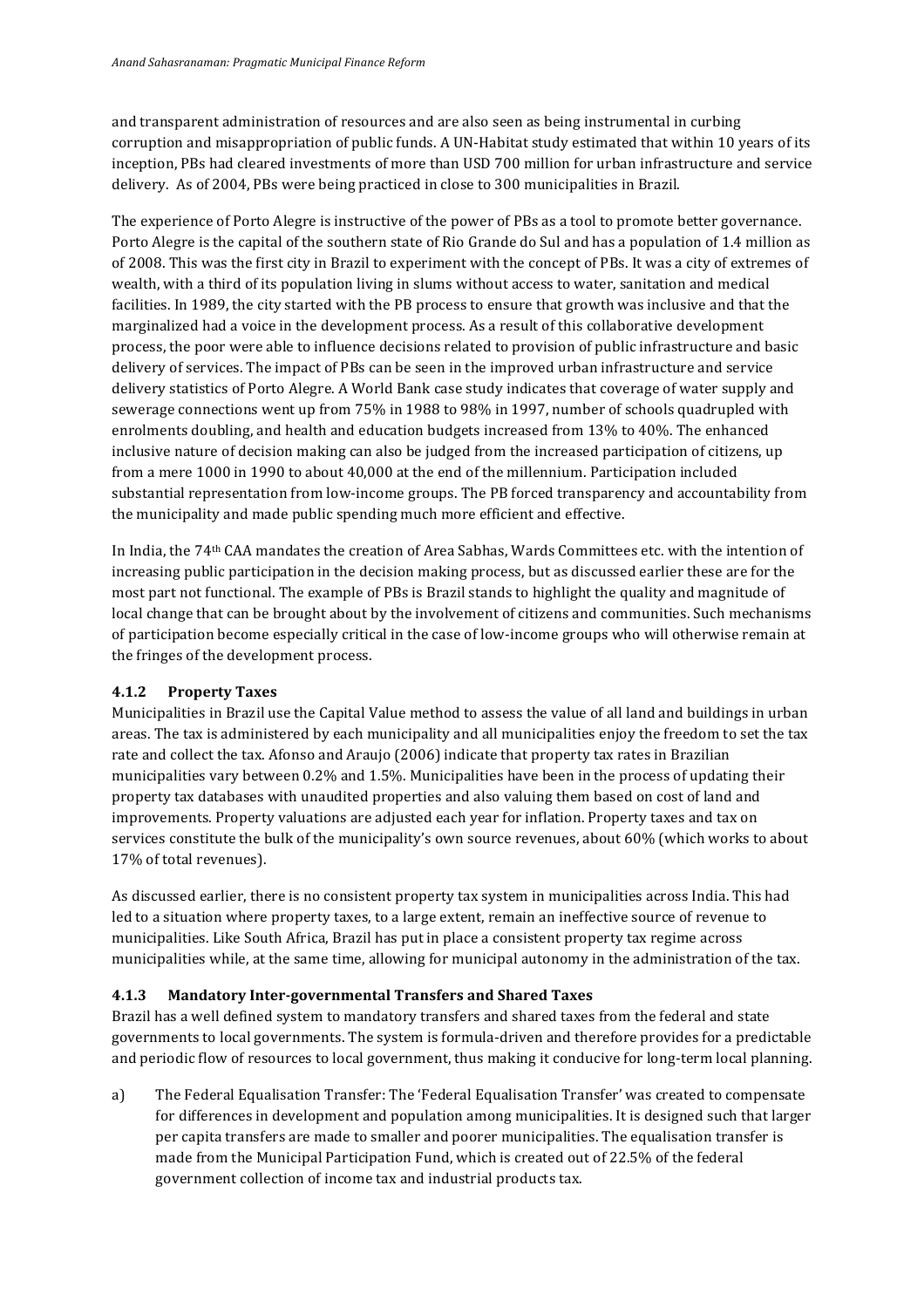- b) The Cooperation Transfer: The 'Cooperation Transfer' is made to municipalities from: i) federal industrial products tax collections and distributed based on the municipality's contribution to the tax base; ii) federal contributions levied on fuels and distributed based on national law; iii) fund for improving elementary education and distributed in a manner ensuring achievement of minimum spending per student in primary schools; iv) payroll social contributions collected from private companies; and  $v$ ) royalty contributions for exploitation of petroleum, natural gas and minerals.
- c) Shared Taxes: Municipalities are entitled to the following shared taxes: i) 25% of state tax on operations; ii) 50% of state tax on motor vehicles; iii) 50% of federal tax on rural land and property; iv)  $70\%$  of federal financial operations tax on gold; and v)  $100\%$  of income taxes withheld at source for income paid by local governments.

Since the transfers and the shared taxes are so well defined, municipalities in Brazil can anticipate the quantum of transfers they will receive on an annual basis and plan for their investments and expenditures accordingly. Afonso and Araujo (2006) estimate that the mandatory transfers and shared taxes together constitute 60% of total municipal revenue.

Inter-governmental transfers in India, as discussed earlier, are still characterised by uncertainty and delay. Also, there is still the lingering culture of project-by-project approval of grants which makes any long-term planning exercise by municipalities fraught with risk. As seen from the Brazilian experience, it might be prudent to consolidate annual transfers to local governments under one or two windows, making the criteria for transfers transparent and ensuring that the transfers happen regularly and periodically. A programme like the INNURM could become the single window for inter-governmental transfers from central government annually, based on the long-term development plans of cities and other transparent parameters such as population, per capita income level etc. Such a focused approach to inter-governmental transfers can serve to increase accountability, predictability and regularity.

## **5 Selected Indian experiences and lessons**

In this section, we look at two examples of innovative mechanisms to improve municipal governance and accountability and the lessons they hold out for broader policy reforms.

## **5.1 Debt Markets Access for small municipalities through Pooled Finance**

The Water and Sanitation Pooled Fund (WSPF) is a pooled financing scheme set up by the Tamil Nadu Urban Development Fund (TNUDF) with the objective of helping smaller ULBs in Tamil Nadu gain access to debt capital markets and also and to build the ULBs' capacity to finance and manage infrastructure projects. These ULBs would otherwise find it difficult to access the debt markets because of the small size of their debt requirements and the lack of track record in accessing debt. Pooled financing allows such entities to pool together their projects and access the market with one single bond issue backed by the cash flows from all the underlying projects. The size of the pooled issue is large enough to attract institutional investors and the technical expertise in structuring such a transaction is provided by TNUDF, the financial intermediary. TNUDF also works with the ULBs to improve the quality of their systems and processes, thus incentivising them to improve their capabilities in order to be able to tap the markets again to access further external debt.

The first WSPF pooled bond issue for Rs 30.4 cr. happened in 2002 and it pooled together projects from 13 ULBs. The AA rated bond was backed by underlying project revenues and credit enhancement through escrow of property tax and other collections, a Bond Service Fund<sup>18</sup>, a USAID guarantee<sup>19</sup> and

<sup>&</sup>lt;sup>18</sup> Rs 6.9cr provided by Govt. of Tamil Nadu

<sup>&</sup>lt;sup>19</sup> 50% of principal amount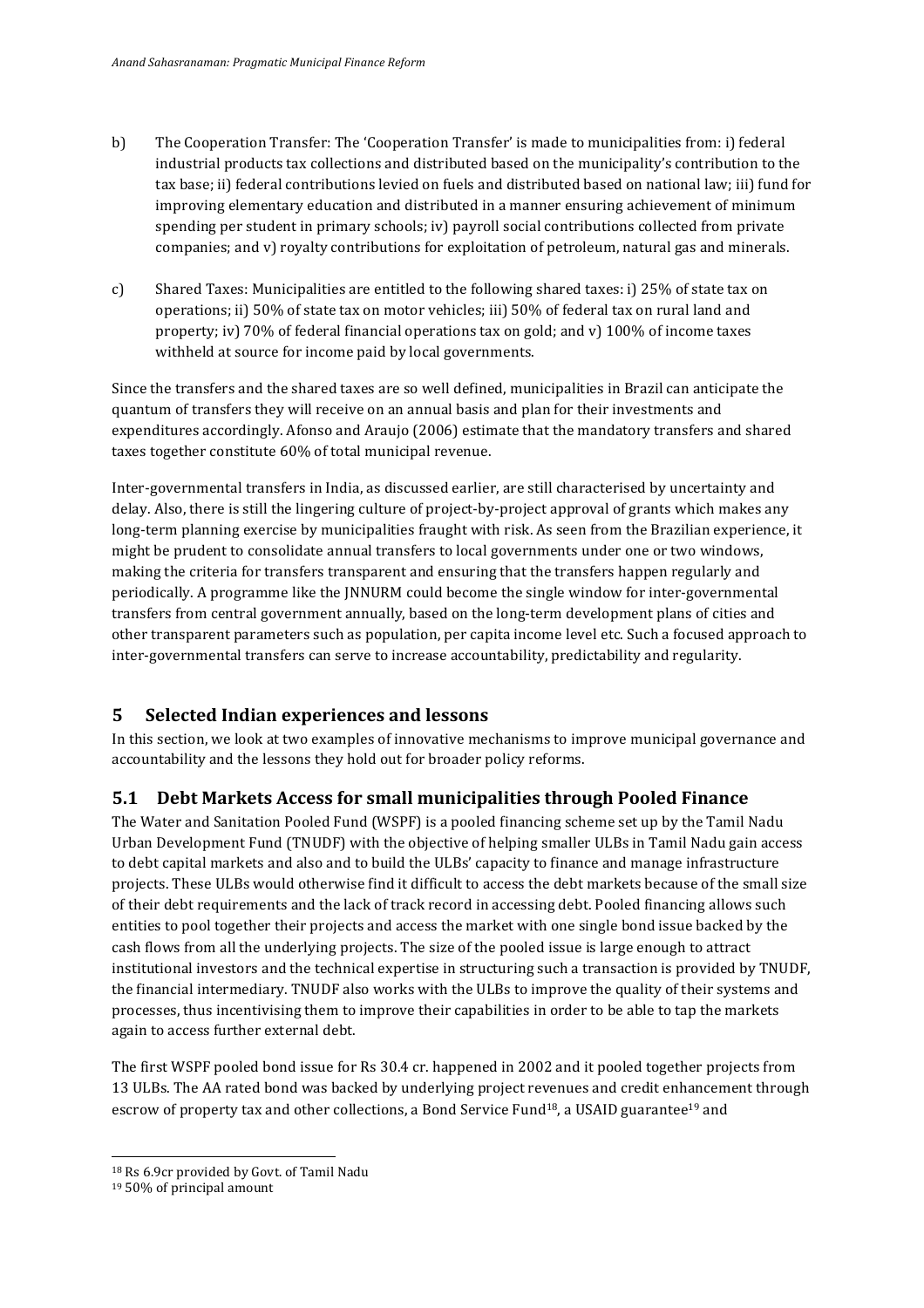interception of SFC devolutions. Banks and insurance companies invested in the bond and there has been trading in the secondary market also. A similar bond issue was done in Karnataka also.

Encouraged by the response to these pooled finance issues, the Govt. of India set up the Pooled Finance Development Fund (PFDF) aimed at infrastructure of small and medium towns. This made available a sum of money under the Credit Rating Enhancement Fund (CREF) that state pooled financing entities could access for providing credit enhancement on their pooled finance issues. The PFDF also made available a grant for implementing reforms<sup>20</sup> at ULBs. While this scheme was expected to kick-start the nascent pooled financing movement in India, it has not been able to do so. This has been mostly attributed to a condition in the PFDF guidelines that requires any pooled bond issue looking to access the CREF must be issued tax-free with an interest rate cap of 8%.

The second WSPF bond issue by TNUDF was planned to be a Rs 45 cr. issue. However, the AA rated issue failed to generate interest among investors due to the coupon rate of 7.25%. Despite the tax-free status, the capping of the return to 8% had made it uneconomical for investors to subscribe. The Rs 45 cr. issue found subscribers worth only Rs 6 cr. and the issue was shelved.

Pooled financing, as a concept, has been proved with the two successful bond issues in Tamil Nadu and Karnataka. The PFDF guidelines need to be relooked at, especially the guideline on the fixed interest rate cap of 8%. Such a hard cap fails to take into account market realities, and a better way of designing the cap would be to link it to a spread over a benchmark rate such as the Government Securities rate. In its current form, this guideline has lead to a moribund pooled finance debt market.

## **5.2 E-Governance reform for ULBs in Karnataka**

Karnataka has been at the forefront of incorporating e-governance into municipal administration since 2003. Prior to 2003, municipalities in Karnataka used cash based accounting which gives no indication of the actual financial position of the municipality. In addition, citizens' right to information necessitated the keeping of records, and the push to become stronger entities that can access commercial debt markets meant higher transparency and fiscal discipline. Also, property tax collections, the largest component of municipal revenue, suffered from poor assessment and collection efficiency. These factors, along with policy directives, drove the adoption of e-governance to implement an accrual based accounting system, a budgeting and an MIS system. Rupanagunta (2006) points out that the implementation of the system involved the active participation of multiple stakeholders, viz. the state government who championed the project, the municipal administrations who were to be the users of the systems, a nodal consulting firm to advise in the transition phase, the software developers and the field level consultants who implemented the systems at the ULBs and were required to work with the municipalities to help build skills and capacities for a year.

The e-governance system was designed to be not just a tool to improve internal operation of the municipality, but also a window to service multiple parties who would benefit from the system. Citizens can view financial information and performance, and city management reports with financial and social indicators of performance. State governments can view periodic data analysis from the cross-section of ULBs, facilitating decision making.

Today, 50 municipalities in Karnataka use the e-governance system in their day to day functioning. All of them have online accounting systems compliant with the National Municipal Accounting Manual<sup>21</sup>. This standardisation allows for comparison across municipalities and is an important tool for state government decision making as well as municipalities themselves to see where they stand with respect to other municipalities. In addition to an accounting package, the system also has a GIS package in order to map the municipality through a physical property survey and assess the properties based on Karnataka's

<sup>&</sup>lt;sup>20</sup> Accounting, user charges, e-governance and collection efficiency reforms

<sup>&</sup>lt;sup>21</sup> Published by Comptroller and Auditor General of India (CAG) and Ministry of Urban Development, Govt. of India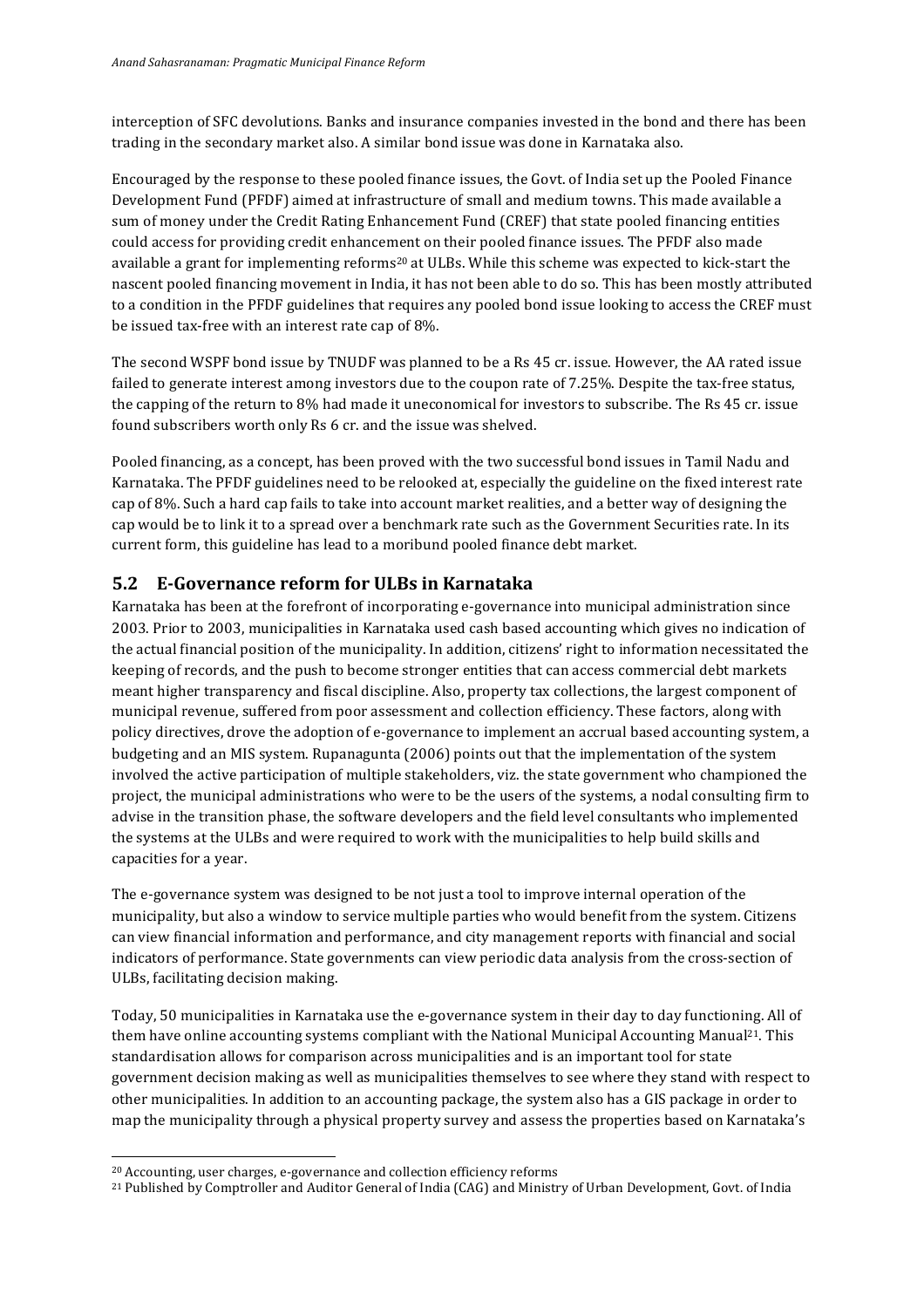Capital Value guidelines. The city map is updated with this property's spatial and assessment information. About 80% of the cities have completed the GIS mapping and almost all have seen an increase in property tax collections, some seeing a doubling of revenue. The system also has a works management module that provides online and real time works data (contracts for service delivery, maintenance, repairs etc.) to citizens. All 50 ULBs put out their works data on the internet.

With the Right to Information Act taking hold, such e-governance systems will need to be in place in all ULBs to mine for all information demanded by citizens. Also, ULBs can be viewed as being open and transparent if they use these systems to proactively provide information and reports to citizens and civil society groups.

## **6 Recommendations for local government policy reform**

Based on the discussions in the previous sections, we now turn to the specific recommendations for local government policy in India

### **6.1 Constitutional reforms**

*a*) Municipalities should have the *power* to set tax rates and levy user charges

In India the financial levers of the municipality are still controlled by the state government and this is not conducive to effective municipal governance. Municipalities must have the power to set property tax rates and user tariffs to control their revenue sources so that they can plan effectively for infrastructure service provision. However, as we saw in the case of South African policy, there must be restrictions on misuse of these powers by municipalities, and the state municipal legislations must provide guidance on the limits within which the municipality can fix tax rates and charges.

### *b*) A uniform Property Taxation code to mandate a move towards a uniform method of property *valuation across the country*

Although the municipality should have the power to set the tax rate, the method of property valuation must be uniform across the country. As we saw earlier, there are large differences in methodology of property assessments in different states in India. Lall and Deichmann (2006) suggests that an Area based system can be adopted initially across the country as this tends to be an improvement over the current ARV system in terms equity as well as an increase in the property tax base. The act should also aim to broaden the tax base and do away with as many exemptions as possible.

### *c) Stipulation of punitive disincentives for financial misconduct by municipal officers*

In order to ensure that municipal officers act in the best interests of their constituents they need to be disincentivised through the threat of criminal proceedings and prison terms. In addition to pressure from citizens and civil society, this will serve as a tool to ensure appropriate management of municipal finances.

### *d*) Enumeration of minimum service quality and quantity levels for basic infrastructure services

There should be clear, well defined benchmarks for minimal service provision benchmarks for basic municipal services such as water supply, sanitation, sewerage and solid waste management. While the enumeration of benchmarks will be an essential step forward, we need to ensure that ULBs are appropriately incentivised to meet these targets. This can be done by tying the achievement of minimum service delivery targets to accessing funds from central infrastructure grant programs. The conditionality of funds will also lead to competition between cities in service provision and this could have positive spin offs in terms of the speed of service delivery and provision of higher level services.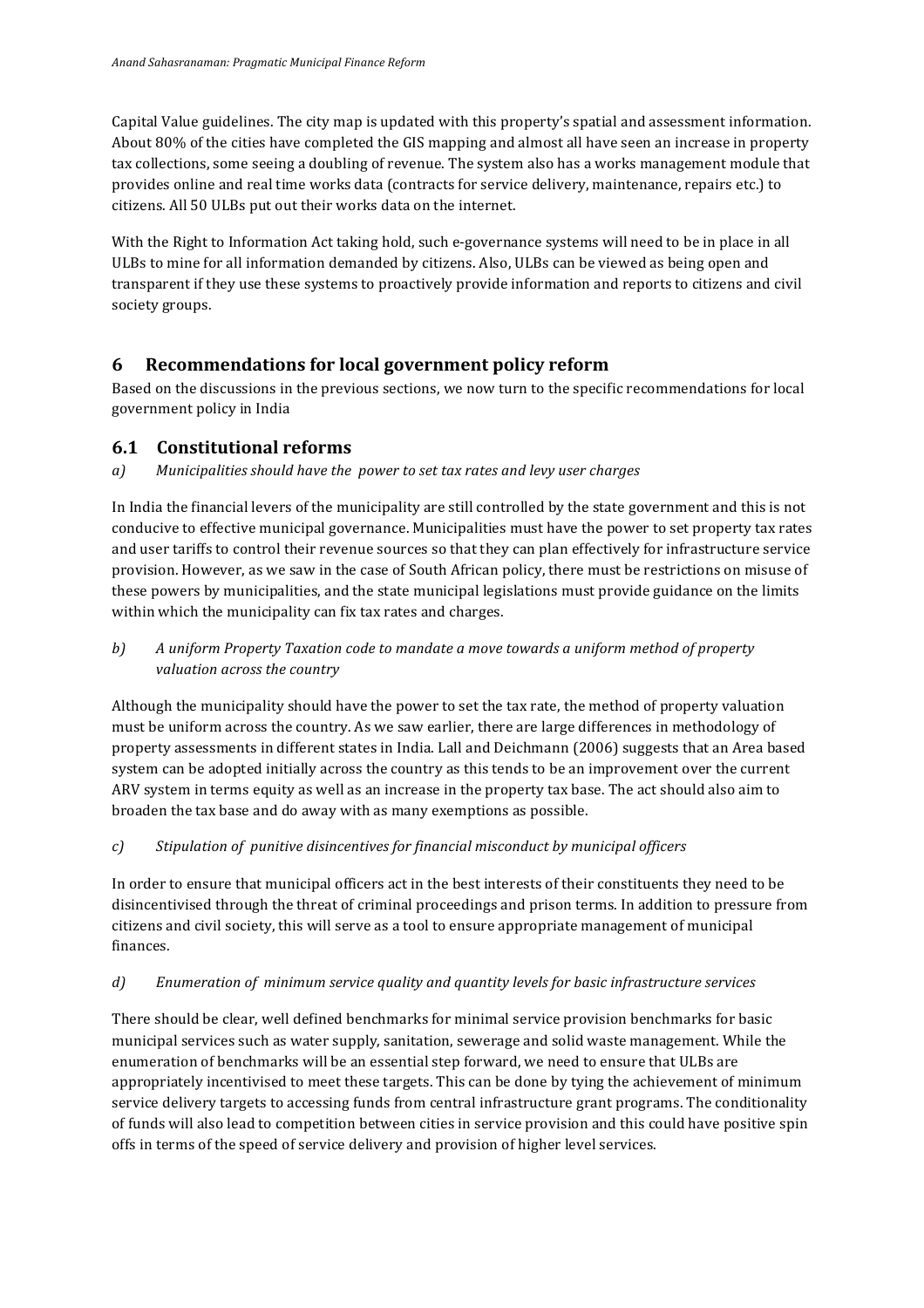Making the minimum service standards public will also ensure citizen participation in applying pressure on the ULBs to deliver.

### **6.2 Innovative service delivery**

*a*) Corporatisation for more effective and efficient service delivery in cities

As the Johannesburg Water example showed, corporatisation of water supply or electricity supply entities as service providers under the ownership of the city with a clear mandate on providing quality and affordable services, can serve large cities well. The corporatised entity remains focused on service delivery and all equity concerns are handled by the ULB on its own balance sheet, which is separate from the corporatised entity's balance sheet. An additional link of accountability can be designed through the sale of a stake in the corporatised entity to citizens of the ULB. This will build a direct link between the service provider and citizens, who will now be both consumers and part owners.

### *b*) *E-governance for greater efficiency and accountability in cities*

As the Karnataka experience with e-governance shows, basic systems for accrual accounting and MIS are essential to build capabilities at the ULB. Also, the availability of a comparative ranking of different ULBs in the system should be made public periodically so that this information is available to citizens who can then effectively benchmark their city against others and demand better service delivery.

ULBs should also look at the possibilities of using GIS. As discussed in the Gorakhpur and e-governance examples earlier, GIS offers clear benefits to property tax assessments and collections. In addition, as the Hyderabad example shows, it can be used by many different entities such as water supply board, electricity board and police to improve their service delivery.

Citizens and civil society groups that demand accountability and transparency will incentivise ULBs to invest in e-governance systems that can store and mine useful information in meaningful ways and make them available to citizens on demand.

## **6.3 Vibrant Municipal Debt market**

*a*) A government promoted entity like HUDCO could play the role of market maker rather than subsidised *lender*

The municipal debt market can be expanded if HUDCO took on the role of a market development through providing guarantees or taking part in the mezzanine portion of the capital structure, rather than being the sole financier backed by state government guarantees. This new role will lead to more efficient usage of funds and help bring in additional private debt into the municipal debt market. Additionally, this will encourage more municipalities to come out with bond issues to finance their infrastructure needs.

The municipal debt market can also be a source of citizen participation in governance and the demand for accountability. If a portion of every bond issue is made available to the public of the city raising funds, it will enable citizens to take part in directly financing the infrastructure that affects them while at the same time building on the relationship that the citizen has with his or her city. In addition, a citizen's financial stake will also increase the demands for accountability and can serve as a source for citizen participation in governance.

### *b*) Modifying the interest rate cap guideline in the PFDF guidelines can breathe life into the pooled *finance market for small municipalities*

The hard cap of 8% on the tax free pooled finance bonds should be modified to represent a spread over a benchmark rate so that it is linked to market realities. As we saw, the second WSPF pooled finance issue refused to take off due to lack of investor appetite in the low yielding pooled finance paper. In fact, since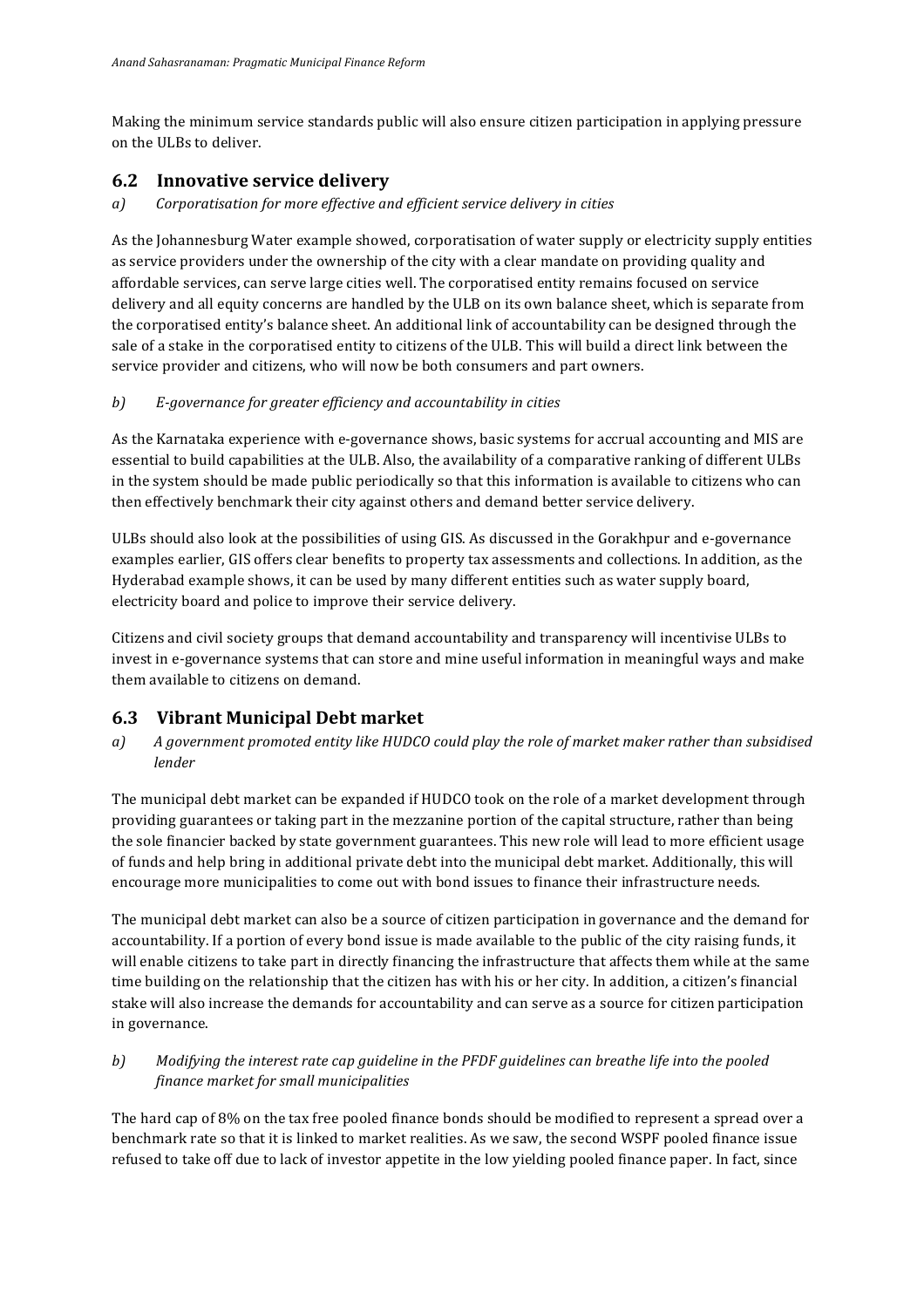the first two issues by WSPF and Karnataka WSPF, there has been no activity in the pooled finance market.

*c*) Municipal and Pooled bonds should be made eligible investments under RBI's 'Priority Sector' norms *and IRDA's 'Social Infrastructure' norms*

Both municipal bonds and pooled finance bonds should be made eligible investments under 'Priority Sector' investments for banks and under the 'Social Infrastructure' category for insurance companies. Since these investments are critical to the development and economic growth of India, there is a strong rationale to incorporate municipal bond and pooled bond investments under these categories

# **6.4 Citizen participation and activism**

*a*) *Invigorating Ward Committees and Area Sabhas to become vibrant associations for true participatory democracy*

At the base of all reform of municipal governance lies citizen participation and activism. As we saw in the Participatory Budgeting example from Brazil, systematising the process of citizen participation can be a powerful tool in directing the path of development towards greater inclusiveness, prioritising the pressing needs of the people and yielding more effective and efficient allocation of resources. The 74<sup>th</sup> CAA envisions the Wards Committees as the vehicle of participatory democracy and it is imperative that these committees be made functional. This could be achieved through choosing a few cities that have a history of citizen activism and actively pushing the formation and functioning of these committees. The positive outcomes from these initial cities could be publicised widely to incentivise other municipalities to follow suit and make participatory democracy a reality.

### *b*) Information dissemination as a tool to encourage citizen participation

Devarajan, Khemani and Shah (2007) point out the criticality of citizen participation as a necessary condition for successful decentralisation. Regular information dissemination regarding the responsibilities of municipalities and the funds allocated to them for various projects can be useful tools in generating strong community involvement in local governance. When information is available publicly, citizens can hold local governments responsible for delivery of services. This thrust towards continuous and regular dissemination of information could come from central and/or state governments. For example, the national government in Brazil launched an anti-corruption drive in 2003 which involved the random audit of municipal government budgets by an independent public agency and releasing these results to the public. This disclosure of information led to a significant reduction the re-election rates of mayors found to be corrupt. As this example shows, information dissemination can be a powerful tool to drive improved governance.

Schemes such as the JNNURM can mandate information dissemination on projects that have been approved and are ready to be implemented. Using press and media outlets, especially in the beneficiary city, such information should be made widely available. This could serve as a novel monitoring mechanism with citizens being made aware of the nature of the project and its specific expected benefits (such as additional population covered and quantum of improvement in service delivery), so as to hold the city accountable and ensure delivery of the services promised.

### **7 Conclusion**

The 74<sup>th</sup> Constitutional Amendment Act of 1993 paved the way for municipal governance reform in India. While there have been some major improvements in the realm of municipal government, there is still much that needs to be done. South Africa, with its history of racial and economic segregation, elected a democratic government in 1995 and set about on its own path of reforming its governance structure. It has managed to create an enabling policy and legislative environment for a development oriented local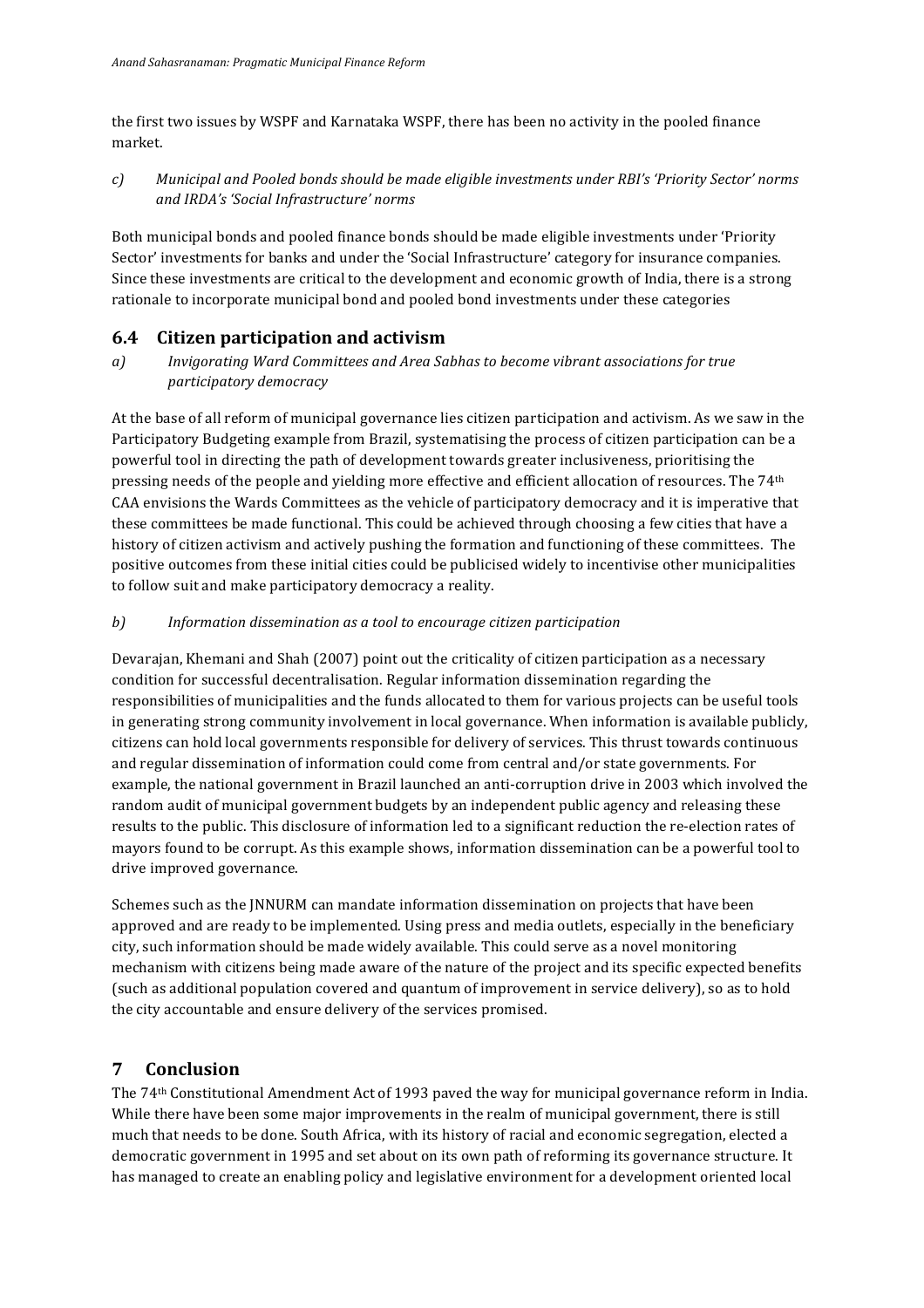government. Brazil's tryst with military dictatorship ended with the emergence of strong community grassroots movements and its transition to a democracy was expectedly accompanied by a substantial degree of decentralisation. While there are many differences in context between these two countries and India, there are some lessons India can draw from the South African and Brazilian experiences as detailed above. India has seen its own share of innovative urban governance and financing initiatives such as in the areas of pooled financing and e-governance. Assessing the South African and Brazilian policy environments and the Indian experiences discussed in the paper, we can draw useful recommendations for municipal policy in India. Through constitutional reforms, innovative service delivery mechanisms, active citizen participation and a vibrant debt market, the Indian municipal governance scenario can move towards a future of greater accountability and effectiveness.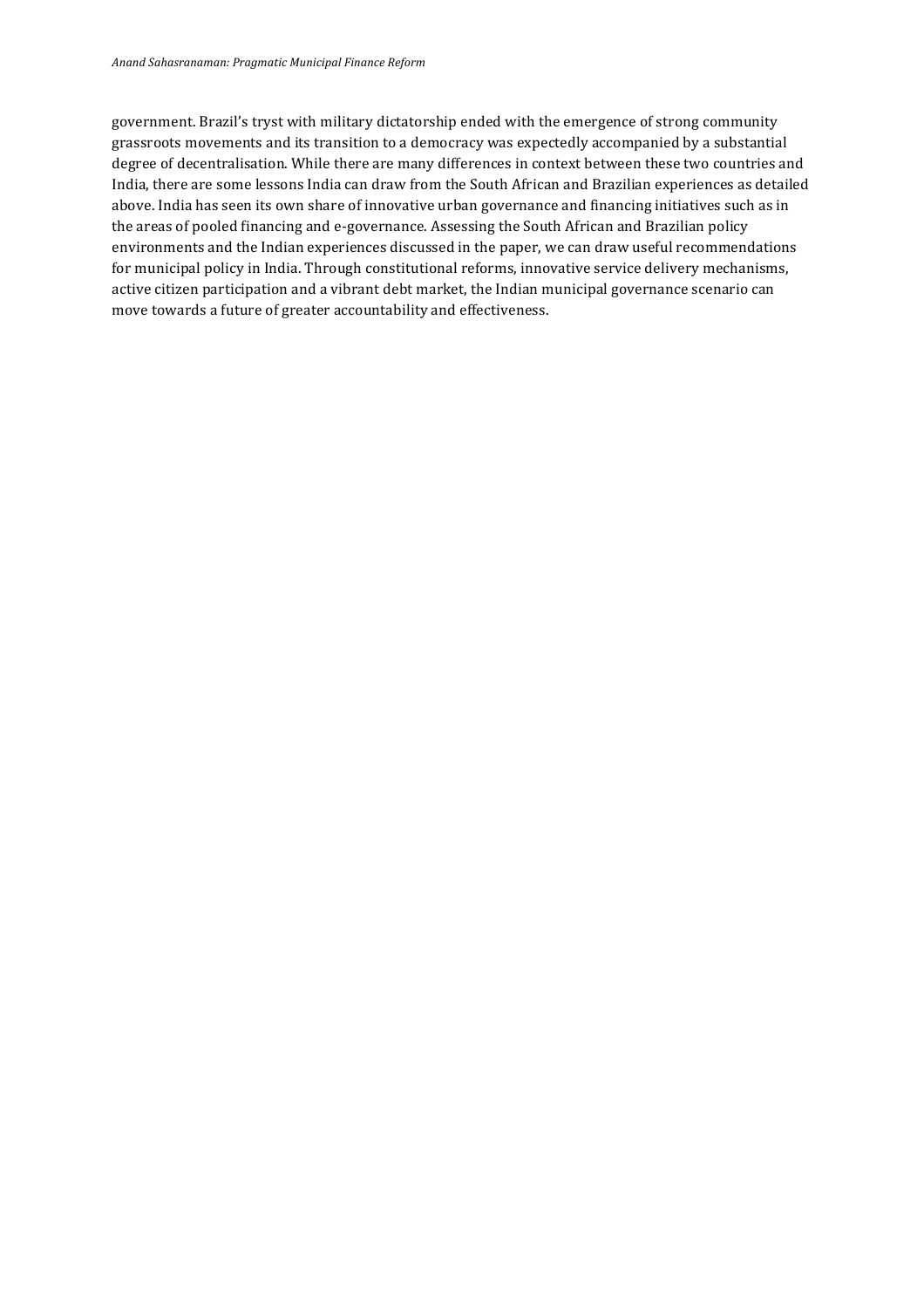#### **References**

Om Prakash Mathur, "Local government organisation and finance: Urban India", Local governance in developing countries, The World Bank, 2006

Chris Heymans, "Local government organisation and finance: South Africa", Local governance in developing countries. The World Bank, 2006

Jose Roberto Rodrigues Afonso, Erika Amorim Araujo, "Local government organisation and finance: Brazil", Local governance in developing countries, The World Bank, 2006

David Savage, "Key themes and trends in Municipal Finance in South Africa", 2007

P. K. Mohanty et al, "Municipal Finance in India: An assessment", Department of Economic Analysis and Policy, Reserve Bank of India, 2007

Monica Mora, Ricardo Varsano, "Fiscal decentralisation and subnational fiscal autonomy in Brazil: Some facts of the nineties", IPEA, 2001

"Local government budgets and expenditure review", National Treasury, Republic of South Africa, 2008

Deepti Bhatnagar et al, "Participatory budgeting in Brazil", The World Bank

Shantarayan Devarajan, Stuti Khemani, Shekhar Shah, "The politics of partial decentralisation", The World Bank, 2007

Somik V. Lall, Uwe Deichmann, "Fiscal and distributional implications of property tax reforms in Indian cities", 2006

J. Tyler Dickovick, "Beyond decentralisation: Intergovernmental fiscal relations in Brazil and South Africa", American Political Science Association, 2003

"Raison d'etre for property tax reform", National Institute of Urban Affairs, 2003-04

Krishna Rupanagunta, "E-governance in public financial management: An overview", IIMB Management Review, 2006

Vikram Kapur, "Pooled Bond financing in Tamil Nadu", ICRA Seminar, 2008

Vaishali Nandan, "Municipal GIS: The Gorakhpur experience", PRISM, 2003

Junaid K. Ahmad, "The structure of urban governance in South African cities", International Tax and Public Finance, The World Bank, 1996

Anwar Shah, "The new fiscal federalism in Brazil", Country Economics Department, The World Bank, 1990

Lee Baker, "Pooled Finance model for water and sanitation projects: The Tamil Nadu Water and Sanitation Pooled Fund (WSPF)", FIRE(D) Project Note, 2003

"The Constitution (Seventy-Fourth Amendment) Act, 1992", Constitution of India, 1992

"Guidelines for Municipal Services: Infrastructure Investment Planning", Development Bank of Southern Africa, 2008

"The experience of participative budget in Porto Alegre, Brazil", Community participation and urban governance, MOST Phase I, UNESCO